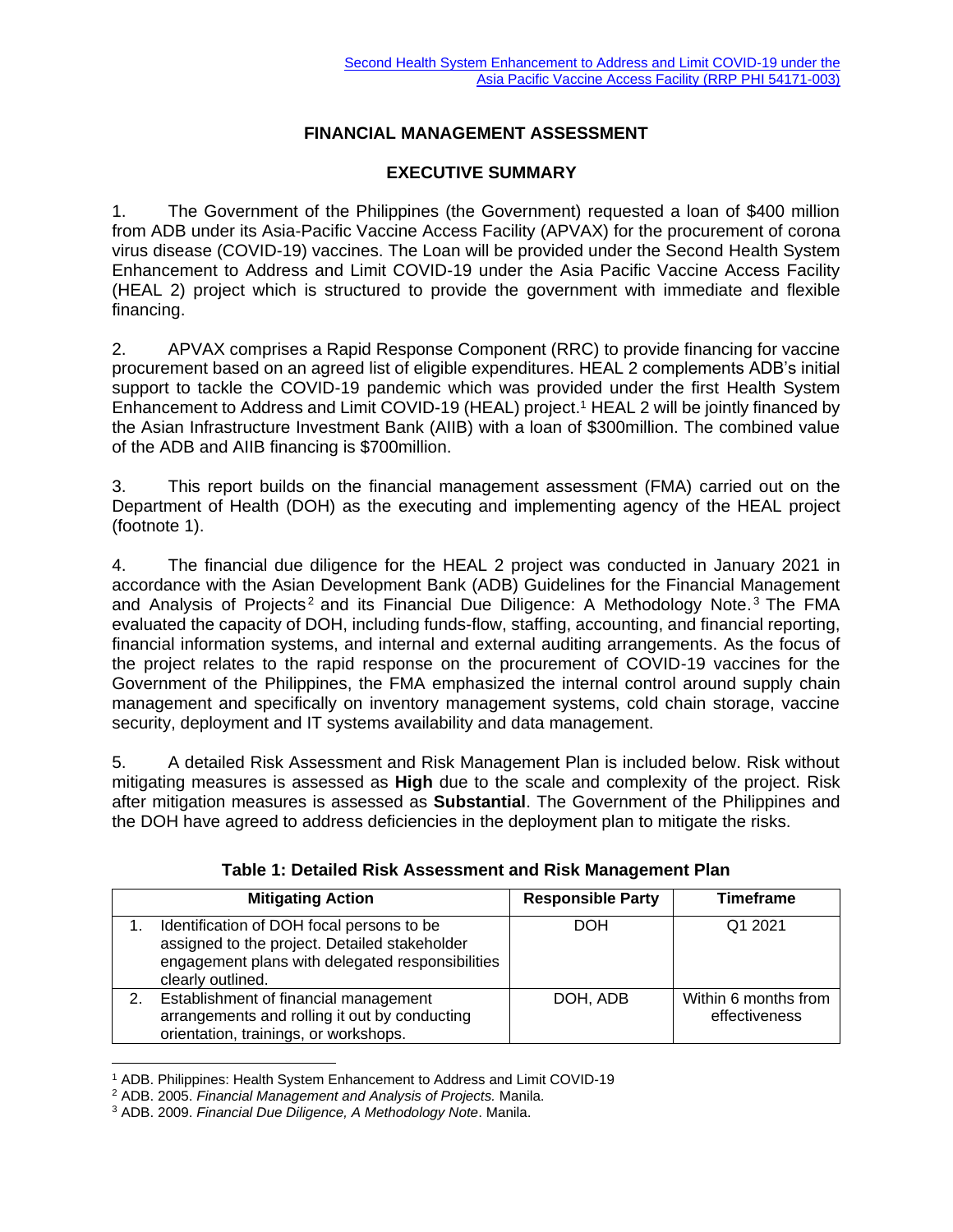|    | <b>Mitigating Action</b>                                                                                                                                                                                                                                               | <b>Responsible Party</b> | <b>Timeframe</b>                       |
|----|------------------------------------------------------------------------------------------------------------------------------------------------------------------------------------------------------------------------------------------------------------------------|--------------------------|----------------------------------------|
| 3. | Quarterly monitoring of project including physical<br>and financial progress.                                                                                                                                                                                          | <b>DOH</b>               | Q2-Q4 2021<br>Q1-Q4 2022<br>Q1-Q4 2023 |
| 4. | Updated inventory management procedures with<br>cold storge handling protocols along with training<br>for key stakeholders.                                                                                                                                            | <b>DOH</b>               | Q2 2021                                |
| 5. | Engage external experts to support project<br>delivery where necessary and appropriate.                                                                                                                                                                                | DOH/ADB                  | Q2 2021                                |
| 6. | Enhanced due diligence performed on private<br>sector capacity prior to engaging for project<br>critical roles in transportation, storage<br>deployment and providing IT support.                                                                                      | <b>DOH</b>               | Q2 2021                                |
| 7. | Contingency plans developed if GOP funding is<br>not available when needed to support logistics<br>and other vaccine deployment costs.                                                                                                                                 | DOH/DBM/DOF/ADB          | Q1 2021                                |
| 8. | Vaccine deployment plans to be updated to<br>clearly identify responsibility and accountability<br>for vaccines between regional warehouses and<br>local government facilities/sites for administering<br>vaccines.                                                    | <b>DOH/LGUs</b>          | Q1-Q2 2021                             |
| 9. | Establishment of asset registers for all cold<br>storage facilities.                                                                                                                                                                                                   | DOH/ADB                  | Q1-Q2 2021                             |
|    | 10. Completion of the assessment of LGUs capacity<br>to oversee vaccine deployment at sub national<br>level prior to vaccine distribution. This should<br>include a review of facilities, management,<br>technical and administrative skills available at the<br>LGUs. | <b>DOH</b>               | Q2 2021                                |
|    | 11. During project implementation, DOH to closely<br>coordinate with COA regarding annual audit<br>arrangements to ensure timely submission of<br>acceptable audit reports in accordance with ADB<br>standards.                                                        | DOH/COA                  | Q1 2021                                |
|    | 12. COA to undertake performance audits on project<br>activities.                                                                                                                                                                                                      | DOH/COA                  | Annual                                 |
|    | 13. COA and DOH Internal Audit Service (IAS) to<br>perform routine inventory management audits of<br>vaccine storage facilities and vaccine distribution<br>sites.                                                                                                     | COA/IAS                  | Annual                                 |

ADB = Asian Development Bank, COA = Commission on Audit, COVID-19 = Coronavirus Disease, DBM = Department of Budget and Management, DICT = Department of Information Communication Technology, DOF = Department of Finance, DOH = Department of Health, eNGAS = electronic New Government Accounting System, IAS = Internal Audit Service, PFM = public financial management, Q = quarter.

Source: Asian Development Bank.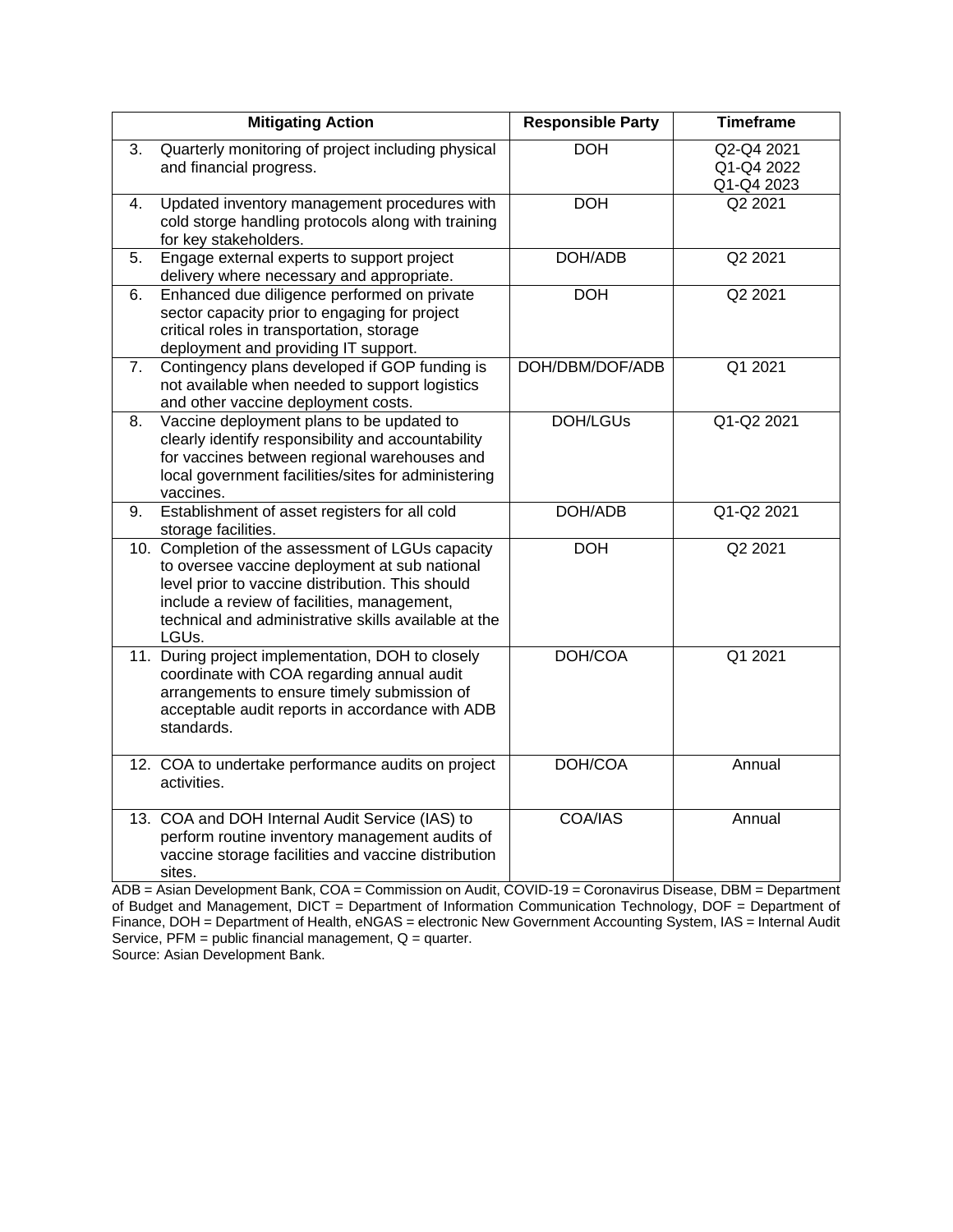#### **I. INTRODUCTION**

1. The Government of the Philippines (the Government) requested a loan of \$400 million from ADB under its Asia-Pacific Vaccine Access Facility (APVAX) for the procurement of COVID-19 vaccines. The Loan will be provided under the Second Health System Enhancement to Address and Limit COVID-19 under the Asia Pacific Vaccine Access Facility (HEAL 2) project which is structured to provide the Government with immediate and flexible financing.

2. APVAX comprises a Rapid Response Component (RRC) to provide financing for vaccine procurement based on an agreed list of eligible expenditures. HEAL 2 complements ADB's initial support to tackle the COVID-19 pandemic which was provided under the first HEAL project. HEAL 2 will be jointly financed by the Asian Infrastructure Investment Bank (AIIB) with a loan of \$300 million. The combined value of the ADB and AIIB financing is \$700 million.

3. The FMA was undertaken in accordance with the ADB's Financial Management and Analysis of Projects; its Financial Management Technical Guidance Note and its Financial Due Diligence, A Methodology Note. The financial due diligence for the HEAL project was completed in May 2020. It concluded that the overall pre-mitigation financial management (FM) risk of Department of Health (DOH) was substantial. The risk rating was expected to reduce to moderate if the following key mitigating measures were implemented: (i) engage a financial management specialist and an internal control specialist to support DOH during project implementation; and (ii) establish project financial management arrangements and procedures and roll out the procedures through trainings and workshops. Neither measure had been implemented by December 2020 therefore the FM risk continues to be substantial for the HEAL project.

4. The FMA for the HEAL 2 project was completed in January 2021. The findings of the FMA from the first HEAL project remain valid with the updated assessment focusing on the: (i) planning and budgeting for additional costs associated with COVID-19 vaccine procurement; (ii) management of vaccine inventory including transportation, storage, vaccine security and inventory information system capacity; (iii) human resource numbers and capacity to support the vaccination rollout; (iv) accounting and reporting vaccine costs; and (vi) oversight, verification and audit procedures in place to ensure that adequate numbers of vaccines are received, that they are of appropriate quality and that they are managed in a manner which ensures that the vaccines are deployed for the intended recipients and purpose.

5. The procurement and rollout of the COVID-19 vaccines nationwide is a complex project with multiple stakeholders. The additional risks are incorporated along with the original FMA findings in the remainder of this report.

### **II. PROJECT DESCRIPTION**

6. HEAL 2 will finance the procurement of safe and effective COVID-19 vaccines through the APVAX's RRC, in consonance with its vaccine eligibility criteria. The project has one output: new COVID-19 vaccine swiftly and professionally delivered. The project investment will be co-financed between the ADB (\$400 million) and the AIIB (\$300 million) and used to procure up to 110 million of vaccines, which will be administered to approximately 32 million Filipinos. The unit price and quantity of vaccines will be determined during contract negotiations with approved vaccine suppliers however indicative vaccine unit costs range from \$5 to \$30 per dose depending on the supplier.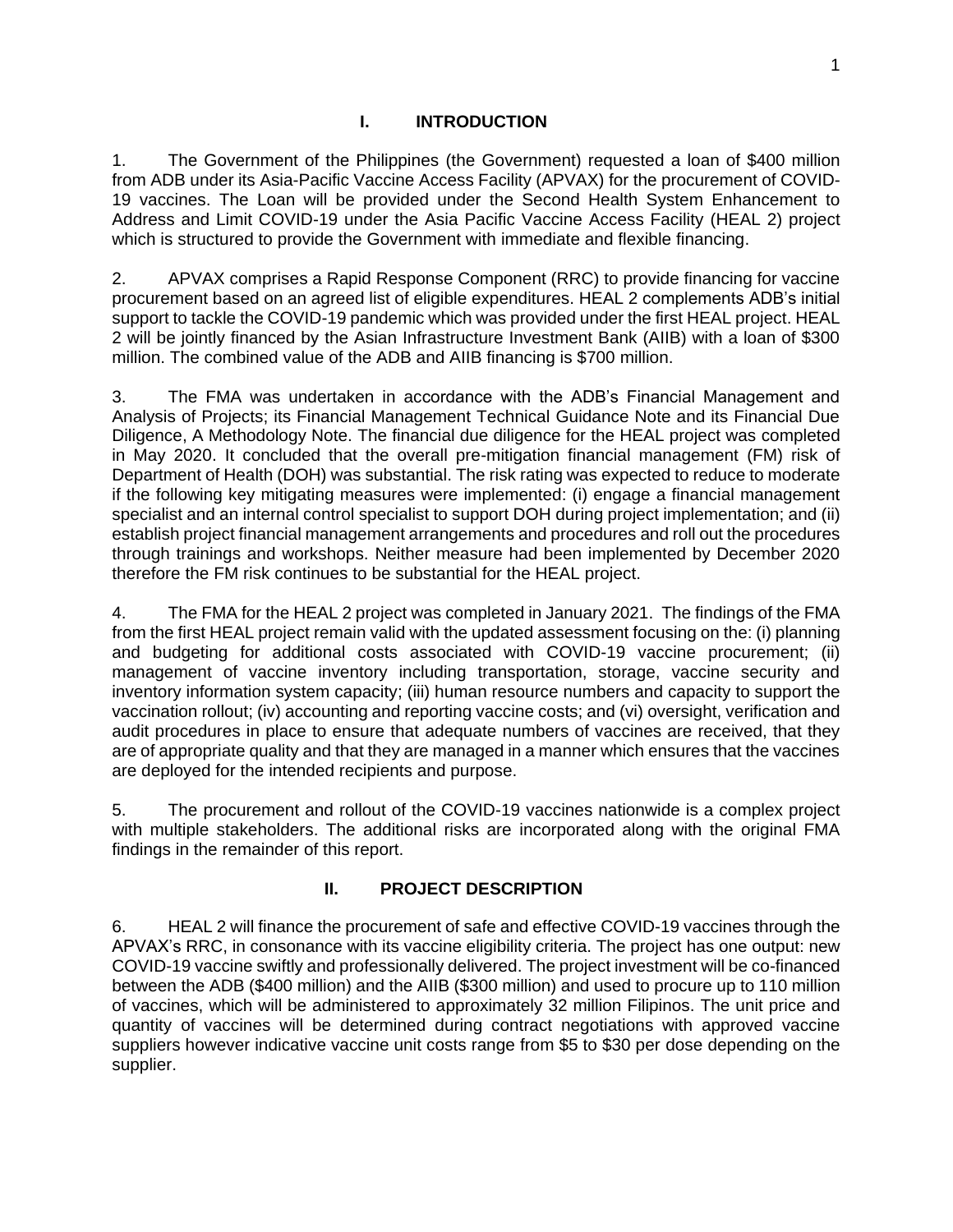7. The government will also make a significant financial contribution to the project through providing a tax exemption of \$79.5million on the procurement of the COVID-19 vaccines. The Government will also provide a cash contribution of \$52.75million to support the rollout of the vaccine which includes: (i) transportation, and delivery of vaccines from point of manufacture to designated central and/or regional hubs or storage facilities; (ii) providing the cold chain system and storage facilities at the central and regional levels meeting required temperature and equipment set-up standards; and (iii) ensuring effective vaccine management systems, protocols and procedures for COVID-19 vaccination including new IT inventory management and immunization monitoring systems.

8. The rollout of the COVID-19 vaccine is a complex logistical effort requiring inputs from several stakeholder organizations including DOH, Department of Finance, Department of Budget and Management, Department of Education, Department of Interior and Local Government, Department of Transportation, Department of Information and Communication Technology, security services including Armed Forces of the Philippines and the Philippines National Police, multiple Local Government Units (LGUs) Non-Government Organizations (NGOs) and the private sector. Significant levels of human resources are required to support the vaccine rollout including the clerical and clinical personnel needed to administer the vaccines, inventory personnel, security personnel, IT personnel to develop and support IT systems along with transportation personnel. The personnel required to support the vaccine rollout along with the facilities at which the vaccines will be stored and administered represent a significant in-kind contribution from the Government to the project.

#### **A. Organization Structure**

9. The DOH organization structure along with the structure of the financial management service is set out in annex 2 of this assessment.



**Figure 1: Project Organization Structure**

ADB = Asian Development Bank, AIIB = Asian Infrastructure Investment Bank, DOH = Department of Health Source: Asian Development Bank

10. Project Management Structure. DOH will be the executing agency. The DOH will set up a Project Management Team with a Project Director (Undersecretary level) and Project Manager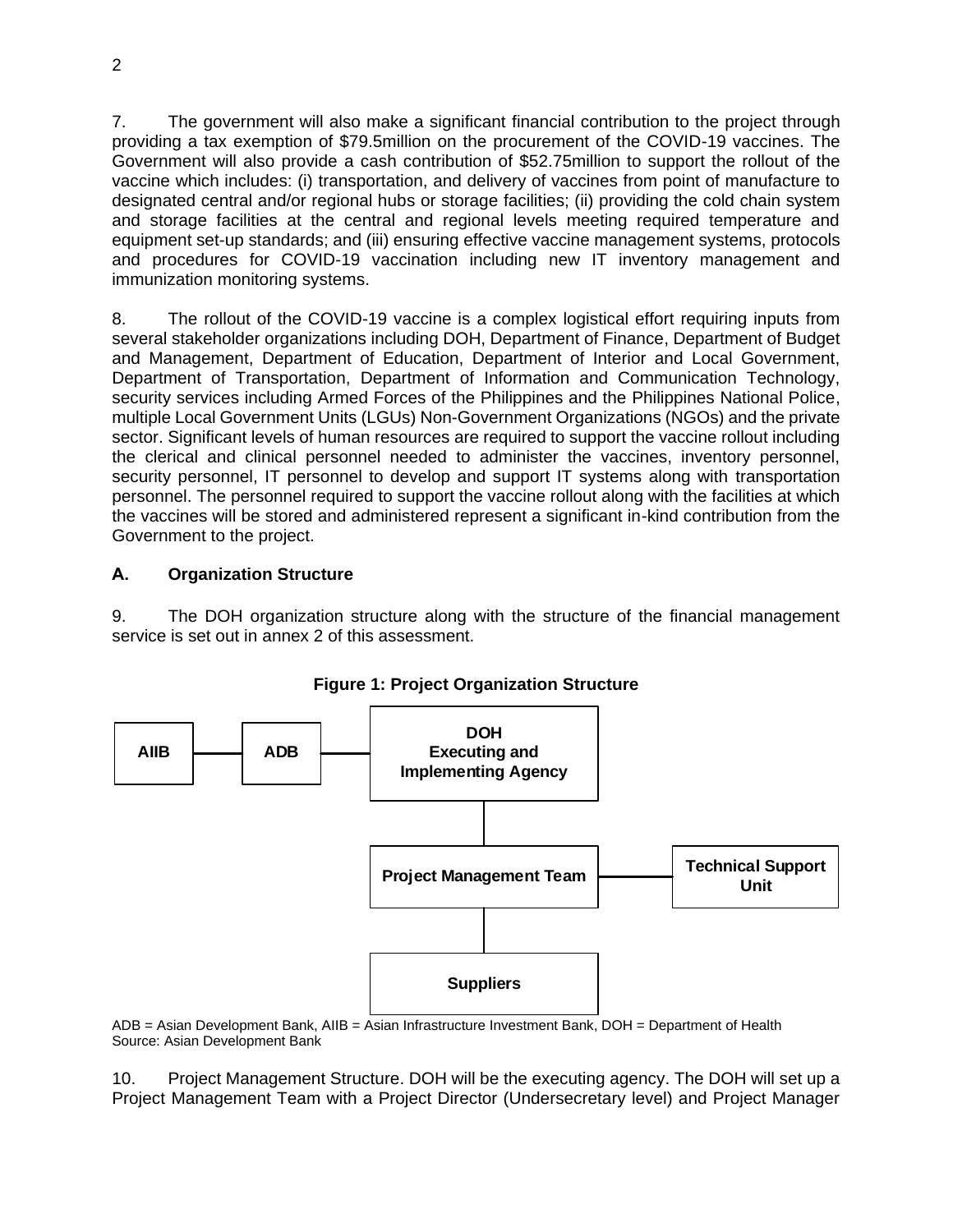(Director level). A technical support unit comprising individual consultants (health experts, a gender specialist, a financial management specialist, a procurement specialist, and administration staff) will be engaged to support the Project Management Team in all stages of the implementation. The project will be implemented from March 2021 to August 2023 and expected to close in February 2024.

## **III. COUNTRY AND SECTOR FINANCIAL MANAGEMENT ISSUES**

### **B. Country Level**

11. The ADB's Country Partnership Strategy 2018 to 2023<sup>1</sup> indicates that the Philippines has made significant progress in its Public Financial Management (PFM) reforms since 2008. The government continues to implement several reforms to improve public expenditure management and raise national tax revenue collections. It has moved from the commitment-based budget system to cash-based budgeting in 2019 and implemented a series of tax policy reforms to raise excise taxes, reduce personal income and corporate taxes and consolidate tax exemptions. Despite the progress made in PFM at the national level, more needs to be done to improve the quality of public service delivery by LGUs. This includes expanding reforms and capacity development to local planning and public expenditure management and developing municipal finance systems.

12. ADB's 2015 Governance Risk Assessment for the Philippines noted improvements in the PFM system, particularly in terms of comprehensiveness of information, fiscal risk oversight, annual budget process, and in-year financial reporting.

13. The 2016 Public Expenditure and Financial Accountability (PEFA) assessment<sup>2</sup> was supported by multiple development partners including the ADB. Each dimension was scored separately on a four-point ordinal scale: A, B, C, or D, with "A" indicating high levels of performance while a score of "D" means that the indicator being measured is present at less than the basic level of performance or is absent altogether, or that there is insufficient information to score the dimension. A summary of the 31 dimensions assessed indicates eight A scores, eleven B scores, eight C scores and four D scores as illustrated in the table below.

|                                     | <b>Overall Rating</b>                                   |    |  |  |  |
|-------------------------------------|---------------------------------------------------------|----|--|--|--|
|                                     | <b>I. Budget reliability</b>                            |    |  |  |  |
| $PI-1$                              | Aggregate expenditure outturn                           | D  |  |  |  |
| $PI-2$                              | Expenditure composition outturn                         | D+ |  |  |  |
| $PI-3$                              | Revenue outturn                                         | B  |  |  |  |
| II. Transparency in public finances |                                                         |    |  |  |  |
| $PI-4$                              | <b>Budget classification</b>                            | C  |  |  |  |
| $PI-5$                              | <b>Budget documentation</b>                             | Α  |  |  |  |
| $PI-6$                              | Central government operations outside financial reports | B+ |  |  |  |
| $PI-7$                              | Transfers to sub-national governments                   | Α  |  |  |  |
| $PI-8$                              | Performance information for service delivery            | B+ |  |  |  |
| $PI-9$                              | Public access to fiscal information                     | А  |  |  |  |

#### **Table 2: Summary of 2016 PEFA Assessment Scores**

<sup>1</sup> ADB. 2018. C*ountry Partnership Strategy, Philippines 2018-2023 – High and Inclusive Growth*. Manila

<sup>2</sup> 2016. GOP and Development Partners. *Republic of the Philippines PFM Strategy Implementation Support Public Financial Management and Accountability Assessment.* Washing D.C.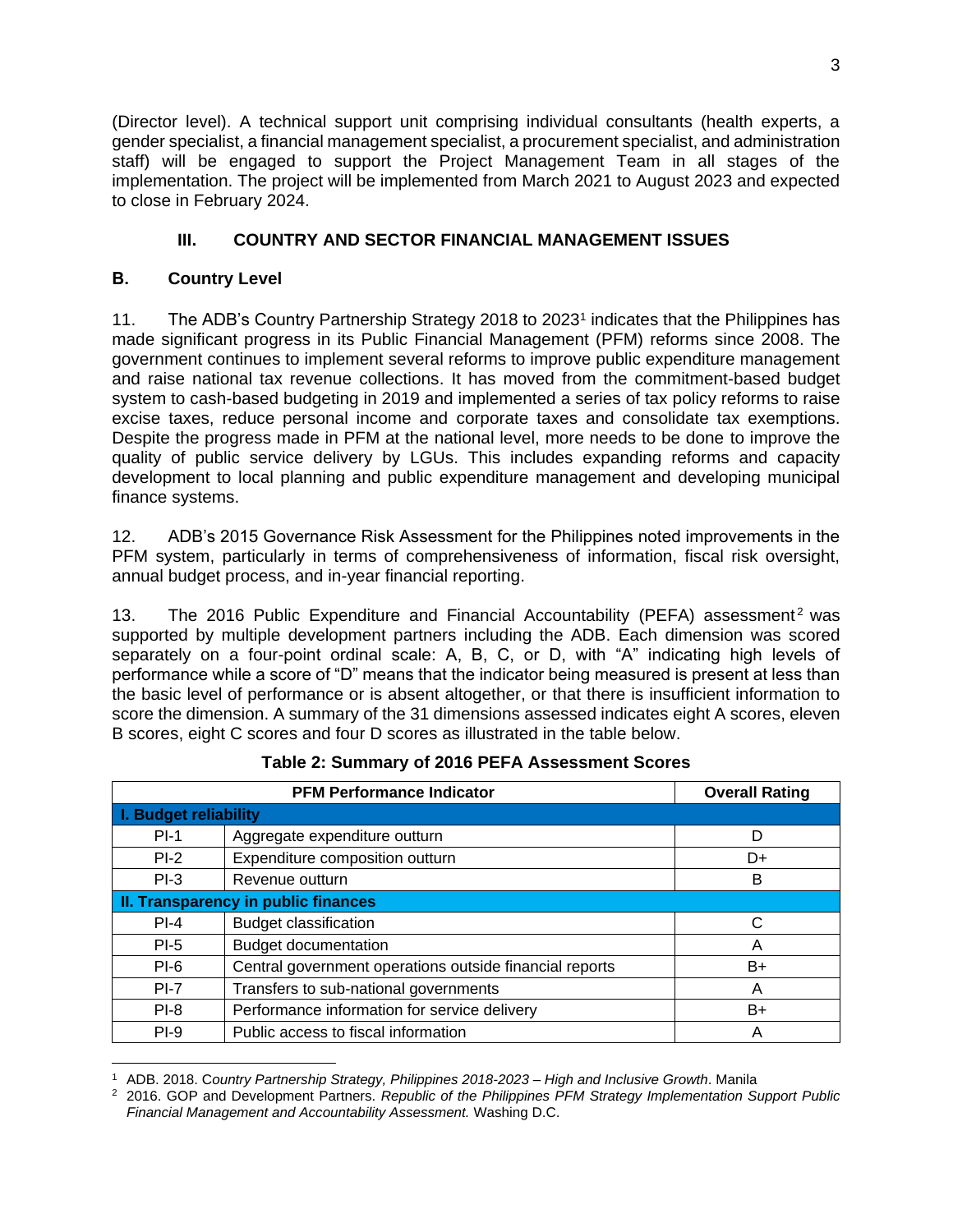|              | <b>Overall Rating</b>                             |      |  |  |  |
|--------------|---------------------------------------------------|------|--|--|--|
|              | <b>III. Management of assets and liabilities</b>  |      |  |  |  |
| $PI-10$      | Fiscal risk reporting                             | B    |  |  |  |
| $PI-11$      | Public investment management                      | A    |  |  |  |
| $PI-12$      | Public asset management                           | $C+$ |  |  |  |
| $PI-13$      | Debt management                                   | B    |  |  |  |
|              | IV. Policy-based fiscal strategy and budgeting    |      |  |  |  |
| $PI-14$      | Macroeconomic and fiscal forecasting              | A    |  |  |  |
| $PI-15$      | Fiscal strategy                                   | B    |  |  |  |
| $PI-16$      | Medium-term perspective in expenditure budgeting  | A    |  |  |  |
| <b>PI-17</b> | <b>Budget preparation process</b>                 | A    |  |  |  |
| <b>PI-18</b> | Legislative scrutiny of budgets                   | $B+$ |  |  |  |
|              | V. Predictability and control in budget execution |      |  |  |  |
| <b>PI-19</b> | Revenue administration                            | B    |  |  |  |
| PI-20        | Accounting for revenue                            | A    |  |  |  |
| $PI-21$      | Predictability of in-year resource allocation     | $B+$ |  |  |  |
| $PI-22$      | Expenditure arrears                               | $C+$ |  |  |  |
| PI-23        | Payroll controls                                  | $B+$ |  |  |  |
| $PI-24$      | Procurement management                            | $C+$ |  |  |  |
| PI-25        | Internal controls on non-salary expenditure       | $B+$ |  |  |  |
| $PI-26$      | Internal audit                                    | $C+$ |  |  |  |
|              | <b>VI. Accounting and reporting</b>               |      |  |  |  |
| <b>PI-27</b> | Financial data integrity                          | $C+$ |  |  |  |
| <b>PI-28</b> | In-year budget reports                            | D+   |  |  |  |
| <b>PI-29</b> | Annual financial reports                          | $C+$ |  |  |  |
|              | <b>VII. External scrutiny and audit</b>           |      |  |  |  |
| PI-30        | <b>External audit</b>                             | $C+$ |  |  |  |
| PI-31        | Legislative scrutiny of audit reports             | D    |  |  |  |

Source: 2016 PEFA Assessment

### **Table 3: 2010 and 2016 PEFA Ratings Compared by Pillar (Old PEFA Methodology)**

| <b>Core Pillar of PFM Performance</b>          |               | 2010 Rating |     | 2016 Rating | Total             |
|------------------------------------------------|---------------|-------------|-----|-------------|-------------------|
|                                                | A/B           | C/D         | A/B | C/D         | <b>Indicators</b> |
| Credibility of the budget                      |               | 3           |     | 3           |                   |
| Comprehensiveness and transparency             | 3             | 3           | 5   |             | 6                 |
| Policy based budgeting                         |               |             | 2   |             |                   |
| Predictability and control in budget execution | $\mathcal{P}$ |             | 6   | 3           |                   |
| Accounting, recording, and reporting           |               | 4           |     | 3           |                   |
| External scrutiny and audit                    |               | 2           | າ   |             | 3                 |
| <b>Total</b>                                   | 8             | 20          | 17  |             | 28                |

Source: 2016 PEFA Assessment

14. The PEFA assessment methodology changed between 2010 and 2016. However, with many of the indicator's remaining similar it is possible to make a direct comparison to ascertain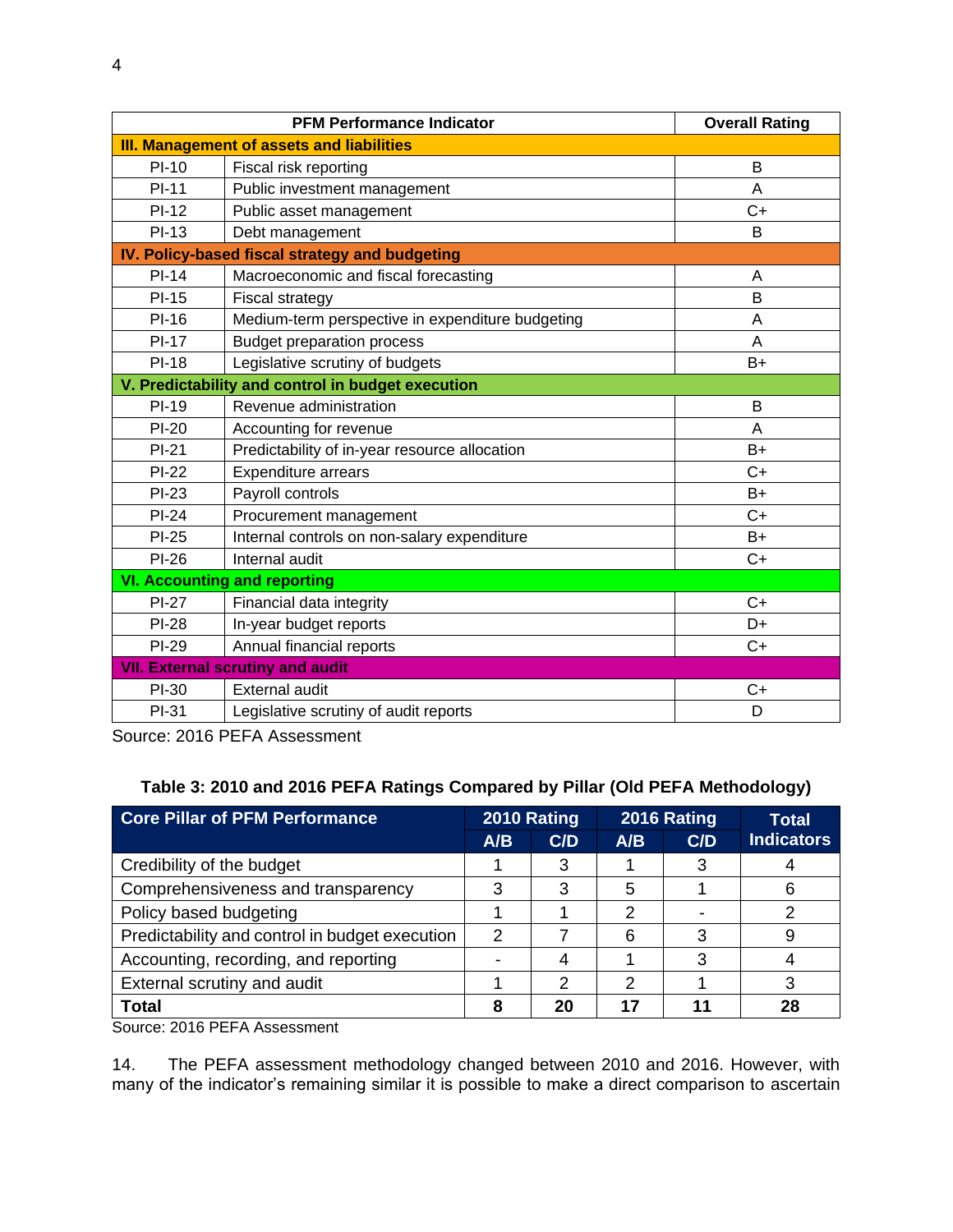the improvements in PFM in GOP. Table 2 illustrates performance improvements in nine indicators, when compared to the 2010 PEFA ratings with the area's comprehensiveness and transparency and predictability and control of budget execution making the largest improvements.

15. According to the 2016 assessment, the areas where further improvements in the PFM system are required are as follows:

#### (i) **Budget reliability**

**Aggregate expenditure outturn (D):** The 2016 PEFA assessment indicates that the GOP is unable to spend its annual budget allocation at the whole of Government level over a three-year period between 2012 and 2014 with an average underspend of 20.57% over the three-year period. One possible reason for the large underspend is due to delays in approving the annual budget allocation.

**Expenditure Composition Outturn (D+):** This dimension measures the variance between the original, approved budget and end-of year outturn in expenditure composition by program, administrative, or functional classification. An average underspend of 16.88% over the three-year period from 2012 to 2014 indicates that the Government is unable to fully implement its policy objectives due to reduced levels of expenditure targeted at specific programs etc.

The lack of budget reliability impacts fiscal discipline and constrains effective and timely provision of services. The lack of budget credibility can lead to funding shortfalls especially for priority expenditures. Improving budget outcomes would require an emphasis on both revenue and expenditure, which depends on prompt and focused financial reporting processes. A well-performing information system within a strong regulatory framework could help achieve this objective. The budget preparation arrangements need to be reviewed, integrating best practices, to improve budget planning.

#### (ii) **Transparency of public finances**

**Budget classification (C):** GOP has a comprehensive Unified Account Code Structure (UACS) with supporting documentation which acts as the classification system for all government revenue and expenditure. The UACS has a 54-digit coding structure and therefore requires a fully automated financial management environment to operate effectively. The GOP is moving gradually towards an automated environment with the introduction of the Budget and Treasury Management System (BTMS), but that system is yet to be fully implemented in all National Government Agencies (NGA's). DOH continues to operate the electronic New Government Accounting System (eNGAS) which is a legacy system and due to be replaced with the BTMS moving forward.

#### (iii) **Management of assets and liabilities**

**Public asset management (C+):** This PEFA indicator assesses the management and monitoring of government assets and the transparency of asset disposal. The assessment states that the Commission on Audit (COA) has consistently raised substantive audit findings and observations that indicate ineffective monitoring of financial assets of the government which have resulted in qualified audit opinions being raised. Non-financial asset registers for property, plant and equipment are required to be maintained by each government agency. However, COA reports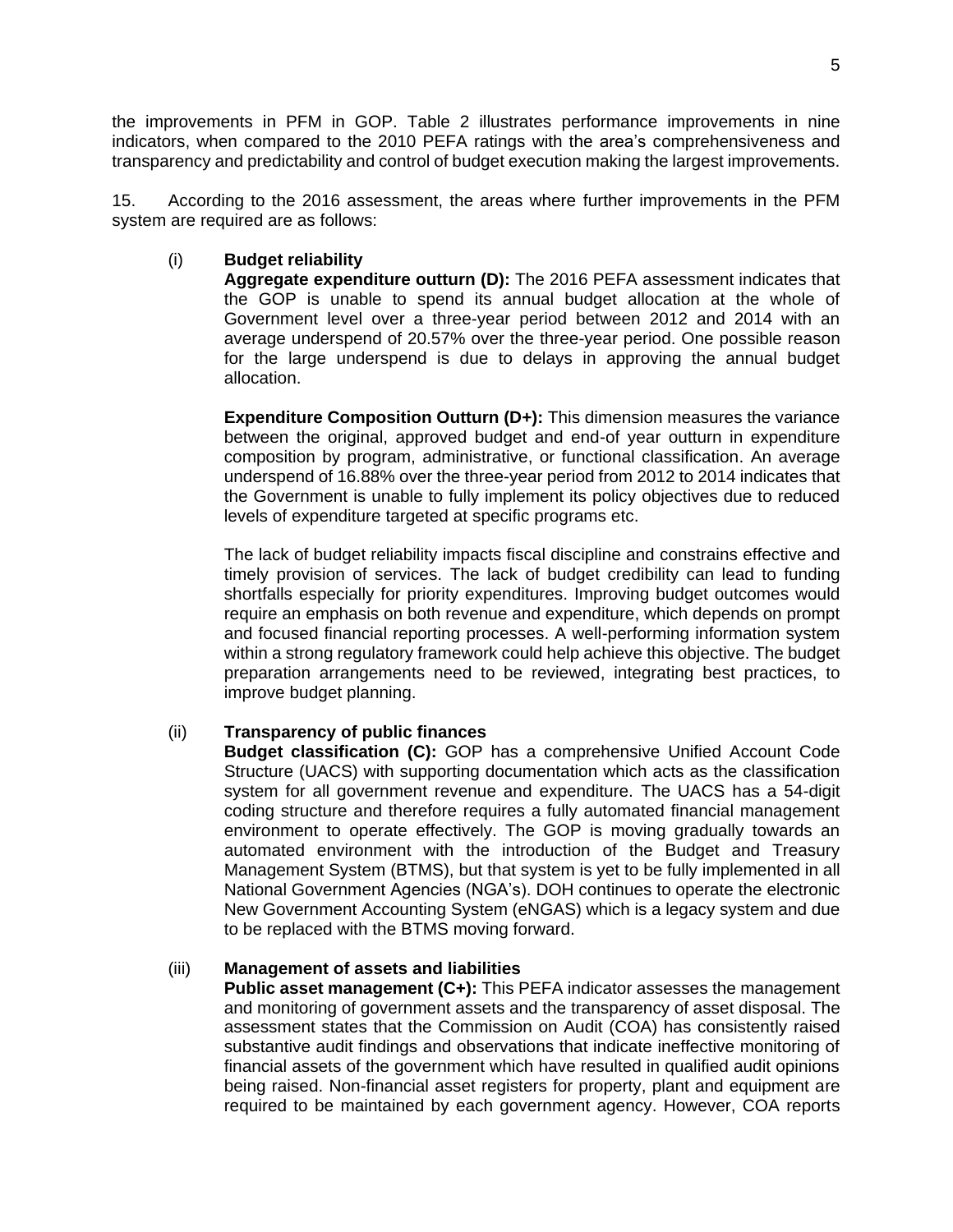that while asset registers exist, the data contained on the registers is either not updated or reconciled on a regular basis which limits the value of control over nonfinancial assets.

#### (iv) **Predictability and control in budget execution**

**Expenditure arrears (C+):** COA has raised observations on the accuracy and reliability of accounts payable ledgers/registers and also the monitoring of expenditure arrears by a number of NGAs.

**Internal audit (C+):** The score was provided due to delays with issuing of internal audit reports. The assessment also notes that the role of internal audit needs to be strengthened to address external audit findings and implement system improvements.

#### (v) **Accounting and reporting**

**Financial data integrity (C+):** The PEFA assessment noted major issues with the failure to prepare, record and submit bank reconciliations by government agencies. There are also significant issues with the liquidation of cash advances and limited rollout and usage of the eNGAS developed by COA for use in NGAs with many NGAs preparing financial reports on spreadsheets without the necessary controls to ensure data integrity. In 2014, 23 out of 25 audit opinions issued by COA on NGAs were either qualified or adverse opinions which provides a clear indication of the challenges faced in PFM within GOP. DOH received a qualified audit opinion from COA every year from 2011 to 2014.

**In year budget reports (D+):** There are delays with the submission of Budget and Financial Accountability Reports (BFARs) with only 20% of agencies and departments having submitted their reports for all 2015 quarters as of 29 February 2016.

**Annual financial reports (C+):** It was also noted in the assessment that COA had flagged the delay of annual reports as being a concern in PFM. Given the number of qualified and adverse audit opinions issued by COA, the accuracy, completeness and reliability of the financial reports being issued by NGA's is questionable.

#### (vi) **External scrutiny and audit**

**External audit (C+):** COA performs financial and compliance audits of all NGAs, LGUs, and Government Owned Corporations. It also carries out performance, fraud and other special audits when required. The audits are performed in accordance with the Philippines Public Sector Standards on Auditing (PPSSA) which are aligned with international standards. The scope of the audit covers all expenditures; however, the audit of revenues is limited to the collection of receipts and remittances meaning that approximately 70% of government revenues are not audited by COA.

Legislative scrutiny of audit reports (D+): Formal legislative scrutiny, in line with Congress' oversight function, is not included in the budget cycle. The external audit arrangements, wherein COA independently reviews and reports on public finances, are adequate and in line with international standards. However,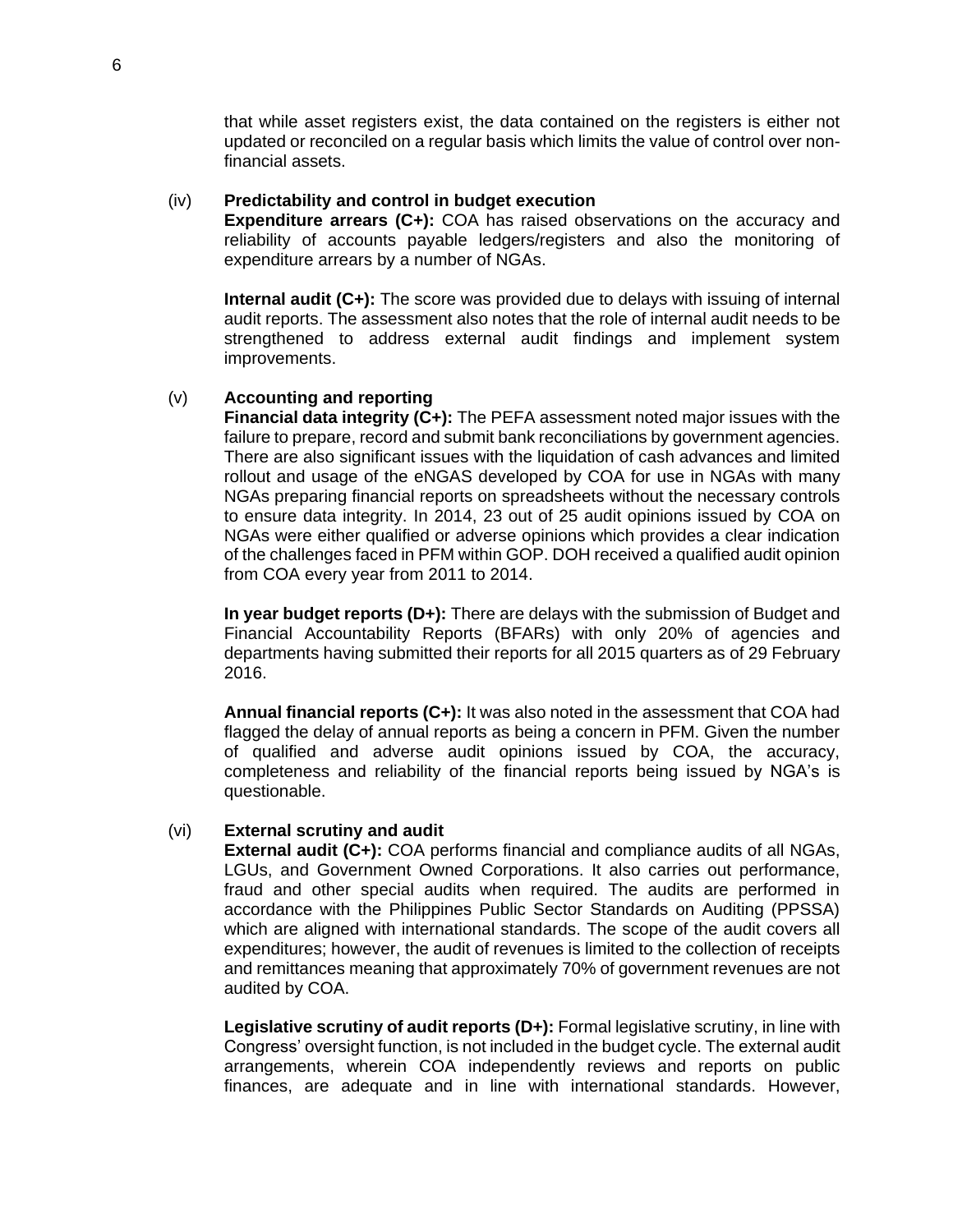legislative scrutiny is also highly desirable, and in its absence a higher standard of Executive response is needed.

16. The 2016 PEFA highlighted the capacity improvements within some agencies such as the Department of Budget and Management (DBM) in budget preparation. However, several line agencies have inadequate capacity to prepare accurate and timely reports. The use of technology in PFM needs to be expanded to enable line agencies to manage financial transactions in accordance with budget regulations and intentions. It will also help to obtain real-time financial reporting and improve budget execution and service delivery.

17. Improved accounting systems should help agencies to produce timely and fairly presented annual accounts. It is understood that this has partially commenced with the introduction of the BTMS developed by DBM and which has commenced rollout in some NGAs however the rollout in DOH has not yet commenced. It is expected that the rollout of a new financial management system will take time to fully implement across the financial management service at DOH. Furthermore, it is understood that the BTMS will not provide a complete automated solution for PFM within GOP and plans are already in place for further upgrades to a more sophisticated Government Integrated Financial Management Information System (GIFMIS) in the longer term.

18. As part of its PFM reform plans, the national government shifted from an obligation-based budget to cash-based budgeting commencing FY2019. Agencies are permitted an extended period to pay contractual obligations that are delivered within the fiscal year. Also, the Senate Committee on Finance approved the proposed Budget reform Act in 2018, which institutionalizes changes to address historic weaknesses in PFM systems.

19. The Philippines scored 34 out of 100 (down from 35 in 2016) in the 2019 Transparency International Corruption Perceptions Index. It is ranked 113 out of 180 countries globally. The country is 21 among 31 countries and territories in Asia and the Pacific according to the same index indicating that there is a perception that the Philippines struggles with corrupt practices in government, which in turn impacts the credibility of its PFM systems and processes.

# **C. Health Sector / Executing Agency Level**

20. The health care system in the Philippines faces significant challenges which have been exacerbated by the COVID-19 pandemic. The core development problem is inequitable access to quality health care services, resulting in poor health outcomes that perpetuate poverty and inequality. Some of the major constraints relative to PFM facing the sector are: (i) fragmented health financing and service delivery system; and (ii) weak governance at all levels within the sector. Institutional arrangements in health service delivery are weak; and accountability for performance, particularly in subnational governments and the private sector, is poor <sup>3</sup>.

21. **Fragmented health financing.** The question *"who pays for which health service"* remains unanswered and the fragmented health delivery system can be explained by several factors, including an unreliable expenditure framework for the government's health financing system, the absence of an incentive structure for LGUs to invest in health, the lack of a regulatory framework over private spending for health, and weak monitoring and evaluation systems.

22. **Weak governance and institutional capacity** at central and local government health units is weak. The DOH and LGUs have insufficient capacity to manage fiscal resources for

<sup>3</sup> ADB. 2020. *[Philippines: COVID-19 Active Response and Expenditure Support Program.](https://www.adb.org/projects/54138-001/main#project-overview) Manila.*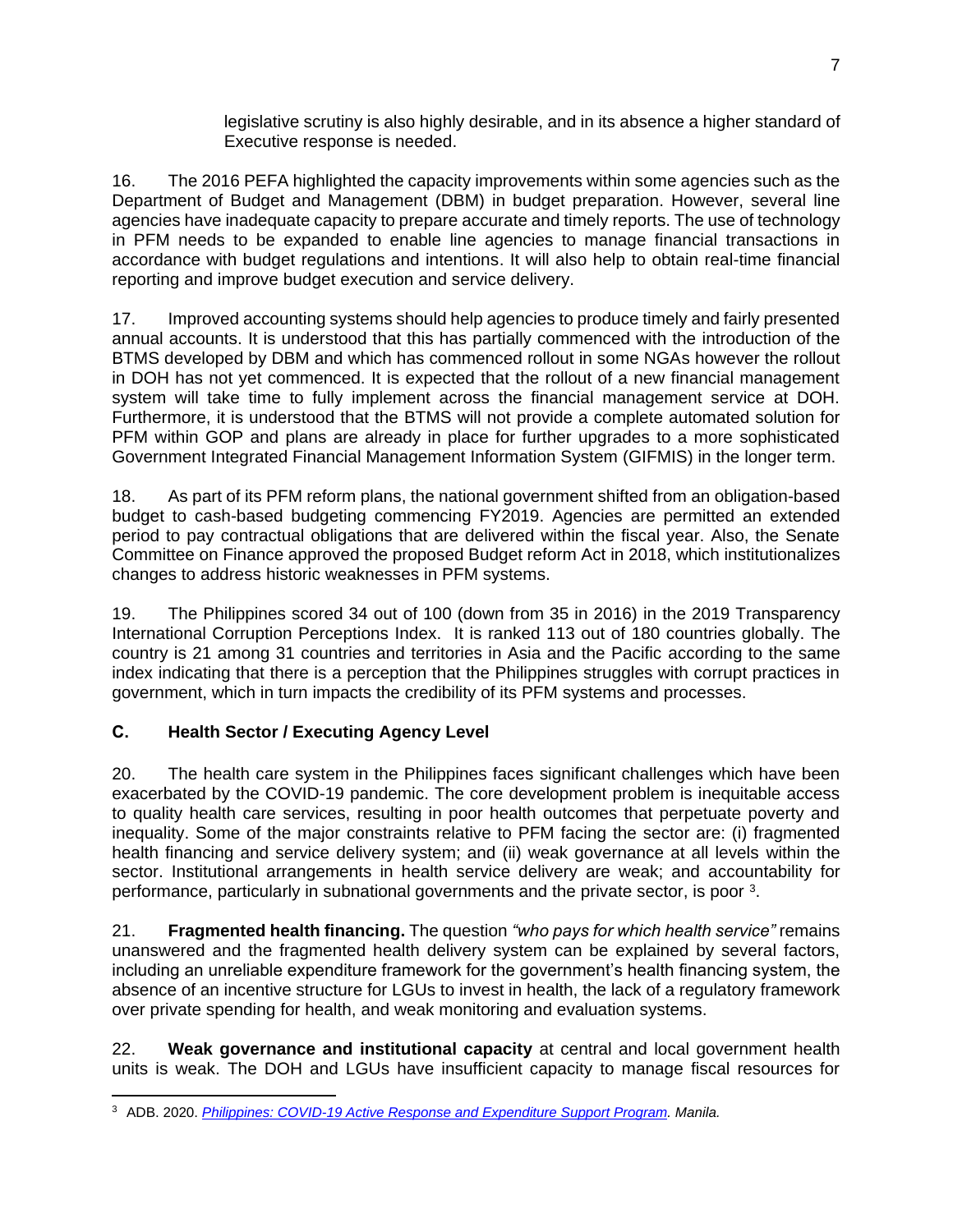population-based interventions efficiently which leads to weak financial control and fraudulent transactions. It also results in highly centralized health expenditures and imbalances in health financing. In addition to low capacity, accountability and performance management systems are underdeveloped and not interoperable.

23. Under the Philippines Development Plan 2017–2022, implementing the Universal Health Care Law, 2019 is a key priority. Part of this plan is the FOURmula One for Health strategy which is designed to generate better health outcomes, a more responsive health care system, and more equitable health care financing. As part of its approach, DOH has prepared a Universal Health Care Medium Term Expenditure Program, 2019–2022 which is a multi-year spending plan for DOH linked to priority spending objectives.

## **IV. VACCINATION PROGRAM FINANCIAL MANAGEMENT SYSTEM ASSESSMENT**

24. On 15 March 2020, the government announced a COVID-19 response strategy, with several priority actions to address the negative impacts of the crisis and combat the spread of the virus. The government established the Inter-Agency Task Force for the Management of Emerging Infections Diseases (IATF-EID) which is headed by DOH to provide overall policy guidance on containing COVID-19.

25. In November 2020, a coronavirus vaccine readiness assessment was performed by DOH, UNICEF and WHO using the vaccine readiness assessment tool. The assessment indicated that there is central level capacity at DOH to guide COVID19 vaccination, and that the national vaccination allocation plan is in line with the WHO's Strategic Advisory Group of Experts and that the immunization program can be implemented through the existing health system.

26. A national vaccine roadmap has been developed to address key considerations for the selection of vaccines (e.g., safety, efficacy, sensitivity, supply, cold chain requirement), the process and stages of vaccination from scientific evaluation to monitoring and safety surveillance, and the desired end-state of coronavirus vaccination. The roadmap includes a prioritization and allocation strategy for vaccines (sectoral and geographical), along with vaccine deployment, waste management and development coordination.

27. The Philippine National Deployment and Vaccination Plan for COVID-19 vaccines was developed in January 2021. The plan provides more detail on number of stakeholders to be engaged in the vaccine deployment with some detail on the roles which the various stakeholders will play. It also provides more information on vaccine procurement, cold chain and storage facilities, and the vaccine distribution and deployment including the use of IT systems for vaccine inventory management and monitoring.

To access the COVID-19 vaccine, the GOP is initiating a number of strategies including participation in the COVAX facility as well as engaging directly with pharmaceutical companies to procure the vaccine directly.

28. Under the Philippine National Deployment and Vaccination Plan, the vaccine will be procured centrally by the Department of Finance (DOF) and that DOF will pursue advance purchase contracts with the four main vaccine providers (Pfizer, Moderna, AstraZeneca and Novavax) as well as obtaining a 20% vaccine quota through the global COVAX facility. DOH will lead the logistics and the administration of vaccines.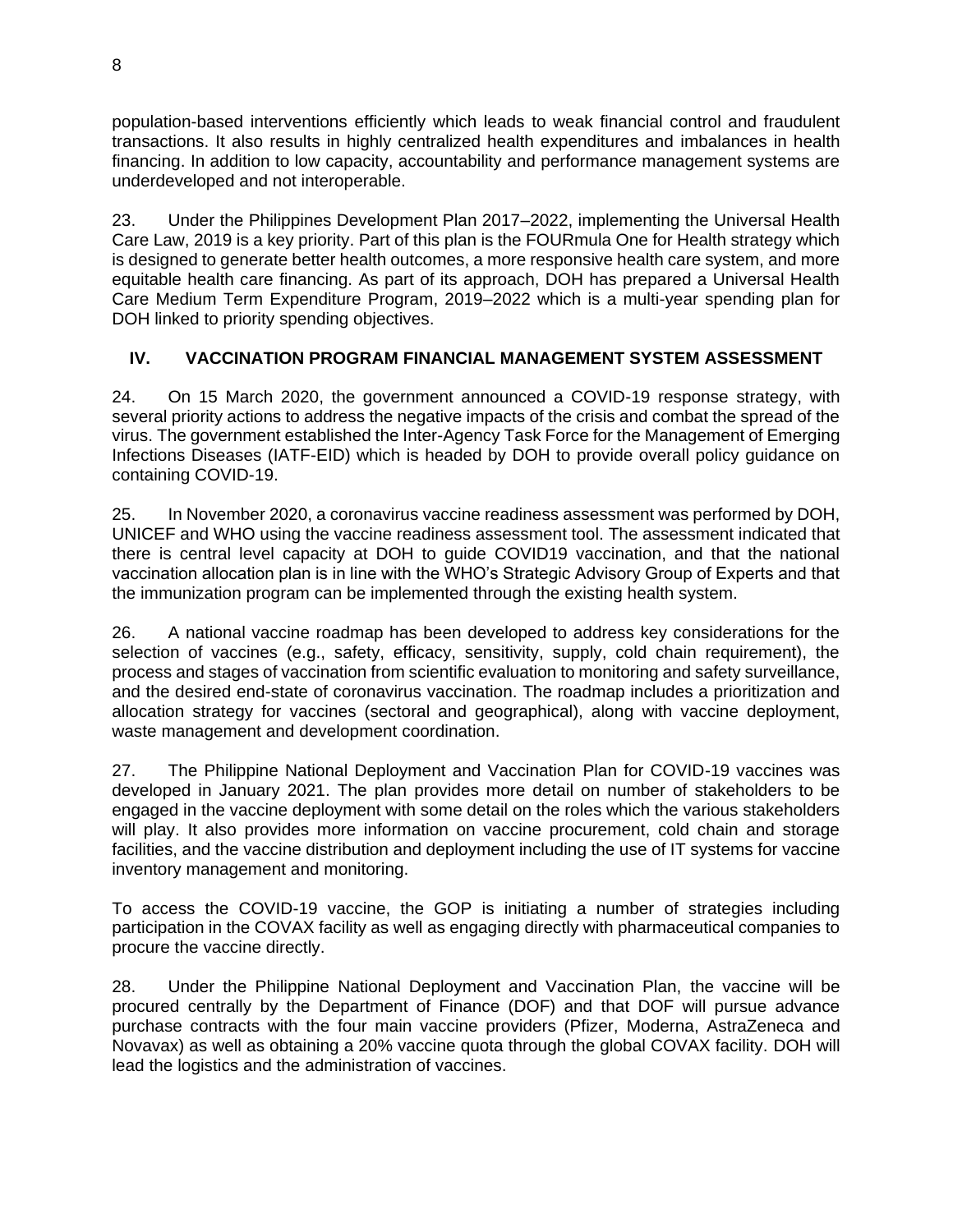#### **A. Budget**

29. The government seeks to appropriate 82.5 billion pesos (\$1,720 million) in 2021 for procurement of COVID-19 vaccines (70 billion pesos) and logistics support (12.5billion pesos) as part of the 2021 national budget law. The government will seek financial support from multilateral and bilateral donors as well as other lending institutions and the private sector to support the procurement of the vaccines. The government plans to fund the logistics for vaccine deployment from its own resources. The proposed loan from ADB and AIIB of \$700million will account for approximately 48% of the funding the government requires for the procurement of the vaccine with negotiations ongoing with other major donors such as the World bank. The government is also considering co-financing from bilateral partners, such as China (Eximbank), the UK (UKEF), the US, India, Singapore, and Australia to fund any shortfall in the vaccine procurement.

30. Regarding the logistics and other supplies support budget of 12.5billion Pesos or (\$261million), 2.5billion Pesos (\$52million) will be provided directly to DOH through the Government Appropriation Act. The remaining 10 billion Pesos will be provided in accordance with Bayanihan II in relation to Republic Act 11520 on Continuing Appropriations. There were no detailed calculations provided in the Vaccination Deployment Plan. Early drafts of that plan indicated that approximately 5.2 billion pesos was required to support vaccine syringes and personal protective equipment, transportation, storage, waste disposal, operations costs, health promotion and communication and surveillance. The detail of the cost estimates was not provided, however assuming they are correct, DOH would need to provide its full GAA allocation of 2.5billion pesos just to support the Co-financed loan from ADB and AIIB to ensure sufficient financing is in place for logistics and other costs for the rollout of the vaccines to be procured under the HEAL 2 project. DOH is also seeking additional financing of \$70 million from donor partners to put in place a redundancy program for logistics in the events of disaster or unforeseen circumstances in the deployment.

31. At the time of the assessment, it still uncertain what is the full budget requirement to implement the whole national vaccination program since the assessment of the logistics is still ongoing. Further, the budget of PhP 70 billion is only meant for the target population in 2021 of 70 million people. The budget for 2022–2023 is yet to be ascertained.

32. However, the government intends to go also through contractual joint venture (JV) agreements between the private sector, the government, and a vaccine manufacturer/supplier to be able to get additional financing. With the private sector proponent initiating the process with its proposal, negotiated procurement may be followed under the Revised NEDA Joint Venture (JV) Guidelines. The procedure for a negotiated JV, and the approvals required depending on the terms of the JV agreement shall be complied with. Ideally, the private sector and GOCC may share in the purchasing process of the vaccine. Generally, no financing cost should be incurred by the Government, however, there may be a need to evaluate the amount of user pay, which can require a subsidy from either the private partner of the Government counterpart.

#### **B. Inventory Management**

33. Internal controls around the ordering, transportation, storage, distribution, and disposal of Covid-19 vaccines were reviewed due to the potential impact on the HEAL 2 project. Some key issues are listed in the following paragraphs.

34. The vaccine deployment plan indicates that a review of DOH inventory management including cold chain storage facilities, systems processes, protocols, and procedures was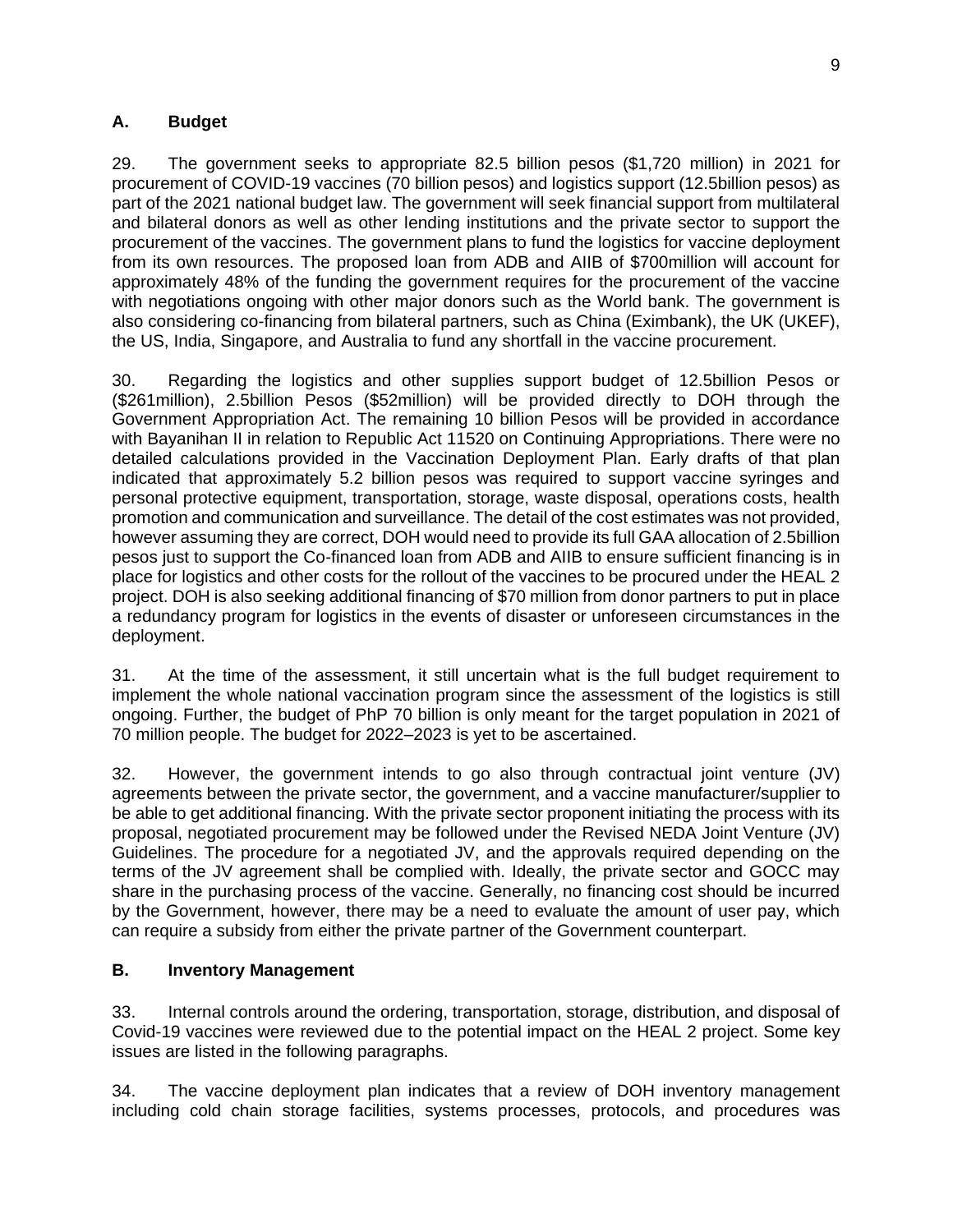undertaken as part of the readiness assessment for the COVID-19 vaccine rollout. The deployment plan states that a number of weaknesses were identified in the current inventory management system but does not indicate what the weaknesses are and what action is being taken to address those weaknesses. Furthermore, no timeframe was indicated on when the updated inventory procedures may be available at DOH and how the updated procedures will be rolled out to regional and local areas.

35. It is being proposed that the third-party provider will be responsible for vaccine storage and distribution including data management. No capacity assessment has been made of thirdparty storage facilities as the volume and type of vaccine to be procured is still unknown as the procurement process is still ongoing at the time of the assessment. Each vaccine will have specific storage requirements. DOH has plans to procure or make storage facilities available at the central and regional hubs.

# **1. Transportation**

36. The vaccine deployment plan indicates that a third-party provider will likely be engaged for the transportation of vaccines from the central hub storage warehouse to regional hub warehouses. It also states that the bulk of the transportation will take place via air and road networks. It is not clear how the vaccines will then be transferred from the central and regional hubs to local distribution centers, hospitals, health clinics etc. DOH will be responsible for engaging the third-party supplier, assessing capacity, and overseeing the delivery of the thirdparty provider during the vaccine deployment period.

### **2. Storage**

37. Vaccine storage will be determined by the type and quantity of vaccine to be procured as well as the population location that required the vaccine to be administered. This information is still not available in the vaccine deployment plan which limits the effectiveness of the plan.

38. For distributing the vaccine, initial plans included establishing four cold storage rooms and two walk-in freezers in Metro Manila as the central hub for all vaccines. Regional hubs were to be established in Bicol, Cebu, and Zamboanga for distribution at the subnational level. It is unclear from the latest version of the deployment plan if this proposal remains valid.

39. During the Loan Fact Finding, the Government indicated that it had recently procured ten ultra-cold storage freezers capable of storing vaccines at -70 to -80 degrees with five freezers deployed to hospitals and the remaining five ready for distribution to another five hospitals. The latest vaccine deployment plan indicates that the government does not have any ultra-cold storage freezers and it will have to either procure them or outsource this activity should vaccines be procured which require ultra-cold storage environment. The vaccine deployment plan also indicates that some of the vaccine warehousing may have to be outsourced to the private sector, but the plan does not indicate if any surveys were performed to ascertain if such capacity is available in the private sector.

40. An asset register of all cold storage facilities was requested during loan fact finding but none has been provided until now. The availability of suitable vaccine storage facilities should be validated prior to placing any orders to purchase vaccines as the risk of loss or wastage of vaccines is substantial.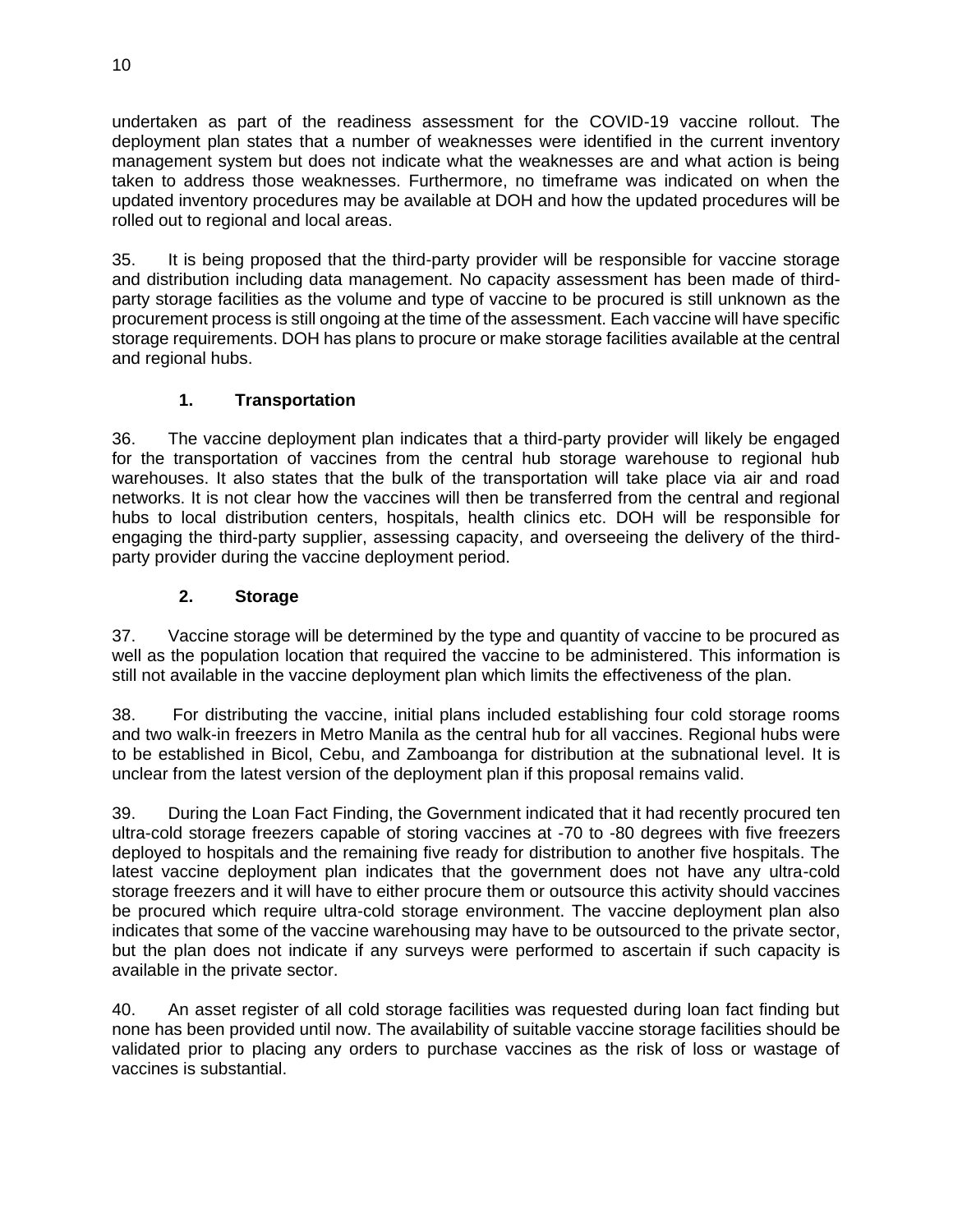### **3. Security**

41. There are multiple levels of security required to support the HEAL 2 project. Priority one is the physical security of the COVID-19 vaccine including processes and procedures to ensure that only authorized personnel have access to the vaccine. This would require the storage facilities where the vaccines are located to be physically secure in a guarded environment with restricted access. The facilities should be located in flood free areas. It is indicated that the Armed Forces of the Philippines and the Philippines National Police will be utilized to provide security, but it is unclear what level of physical security will be provided by those organizations. A review of the proposed security arrangements should be performed prior to placing any vaccine purchases.

42. There are significant data security issues to be considered given the large volume of personal and confidential data that will be maintained during the program implementation. The vaccine deployment plan indicates that data security measures and protocols will be followed but given the environment with multiple new systems being implemented, with possible multiple system interfaces and significant amounts of personal data being entered onto to newly implemented databases, there is a major risk of data breaches, system failure/crashes resulting in data loss and or a basic inability of the new system to cope with the stress being put on to with the volume of data being entered and accessed. All new inventory management, monitoring and surveillance systems should be rigorously stress tested prior to vaccine arrival in country, with all government and third-party provider personnel fully trained on data security protocols.

### **4. Deployment**

43. The vaccine deployment plan indicates that LGUs will be responsible for some of the most important aspects of the program delivery, including preparing the master list of the vaccine recipients, mapping vaccination sites and workforce to support the administering of the vaccines and performing all microplanning activities to ensure the successful rollout of the vaccines in the community. There are detailed templates included in the national vaccination deployment plan provided to assist the LGUs with preparing for the vaccine rollout out but there is a lack of clarity on how the vaccines will be requested from the LGU to the central government, how those vaccines will allocated by the central government to LGUs, how the transportation from storage hubs to LGUs will occur including remote areas and what facilities must LGUs have in place at vaccination to support the vaccine rollout without compromising the cold chain storage requirements of vaccines.

44. It is clear from the deployment plan that considerable levels of human resources will be required at the local level to support the vaccine deployment. LGUs will be assessed in terms of capacity for administering the vaccines and if there is a shortfall in resources, what measures will be implemented from the central level to support the vaccine deployment at the local level.

### **5. Data Management**

45. It is anticipated that vaccine suppliers and the third-party providers will provide an automated system for tracking and managing vaccine usage however these systems may not be available when the first doses of the vaccines are delivered.

46. The national deployment plan indicates that two systems will be introduced at the national level: (i) the Vaccine Information Management System (VIMS); and (ii) The COVID-19 Electronic Immunization Registry (CEIR). There is not a lot of information contained in the deployment plan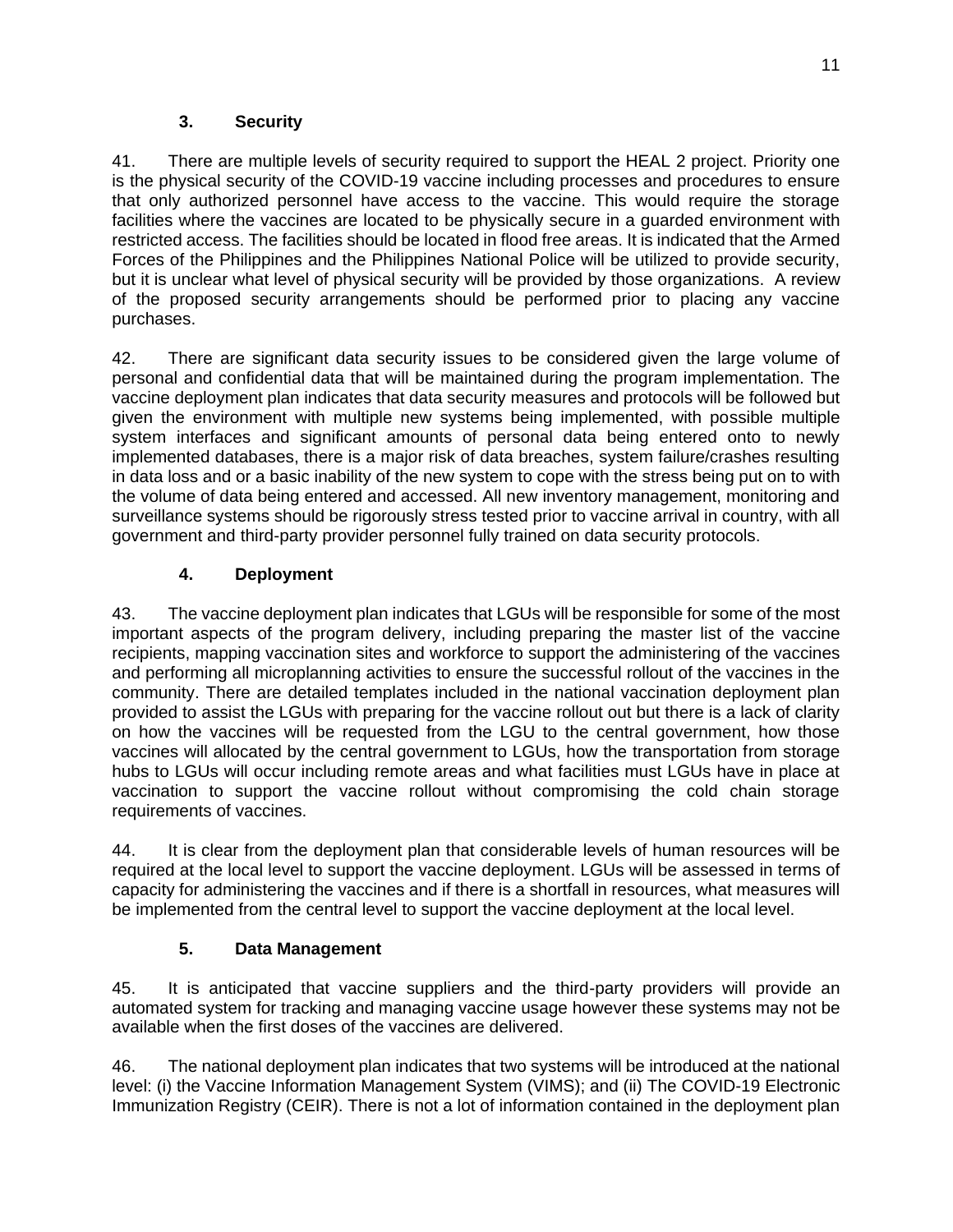on how both systems will be managed and utilized during the vaccine rollout. It is also not clear at what stage the system are currently developed or who developed them.

47. It is unclear whether the DOH IT infrastructure will be sufficient to run the proposed systems from DOH, vaccine suppliers or third-party providers or whether sufficient time will be provided for testing the new systems prior to them going live. The IT demands for the proposed project will be significant with large amounts of data being captured and a need to update on a real time basis. It is unknown if DOH has the IT capacity to support the demands of a project on such a scale within such a short period not withstanding possible support from the Department of Information and Communication Technology and possible support for third party providers.

48. The successful rollout of the vaccine will be largely dependent on how effectively IT systems processes and procedures cope with the surge in data capture and management ensuring that all data gathered during the rollout can be adequately captured and stored to enable further monitoring of vaccine recipients into the future.

### **C. Supply Chain Human Resource Management**

49. The deployment plan does not indicate how many staff will be required to rollout the vaccine nationwide however it is clear that it will be a sizeable undertaking with personnel from multiple organizations required to participate in the program if it is to be successful. The deployment plan would benefit from a clear stakeholder analysis, indicating the primary / lead stakeholders responsible for various activities and the level of resource which that stakeholder will make available to support those allocated activities.

50. For administering the vaccine deployment at the local level, the plan would be benefitted if there was a summary of the participating LGUs, the target population for the LGU and the level of human resource required and what is available to meet any proposed deployment schedules.

51. A training program supported by the World Health Organization and UNICEF was prepared and delivered in December 2020 and January 2021 to train sufficient numbers of vaccinators to support the vaccine rollout. DOH is to provide the data on the number of trained vaccinators and determine if the number trained is sufficient to meet the demands of the COVID-19 vaccine rollout.

### **D. Accounting, Oversight and Audit**

52. The funds appropriated from the GAA for the vaccination program will flow through DOH. As such, DOH will be responsible for preparing a financial report on the use of these funds, which will be reported and audited along with the other programs of DOH. In certain cases where the funds will come from the local government units, DOH will be able to track them separately and will report the receipts and expenditures in its financial reports.

53. The Commission on Audit, which is the country's Supreme Audit Institution, will conduct both a financial and compliance audit on DOH financial statements including the national vaccination program. The auditor assigned to the Department of Health will lead the conduct of the audit.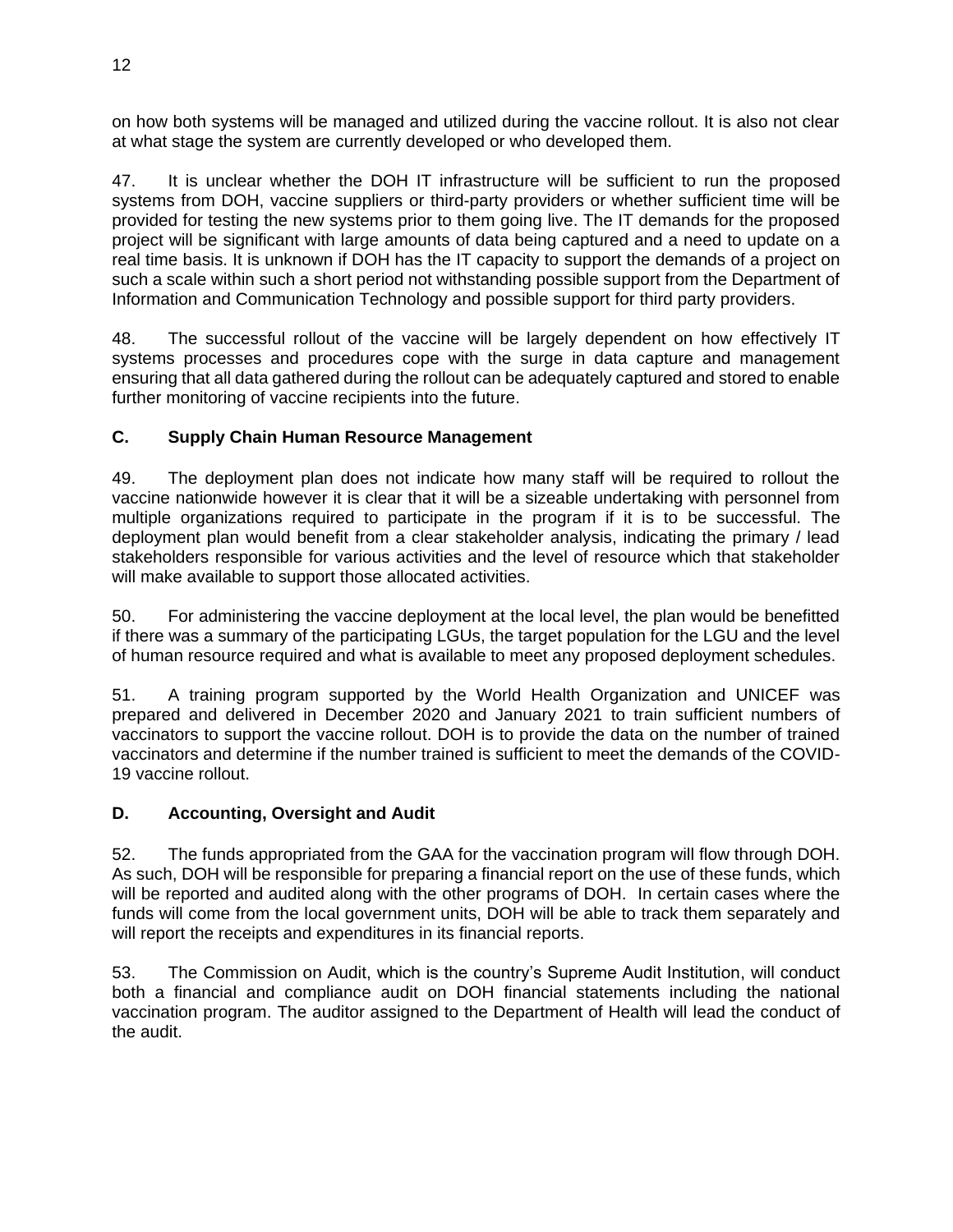54. COA has a Special Services Unit which is tasked to conduct a performance audit on special programs and projects and a separate unit for fraud audit. However, the performance audit unit is relatively new, having been established only in 2017, and it does not have sufficient staff to conduct audit of this scale. One option COA is looking at is partnering with citizen groups to conduct the performance audit. COA has partnered with citizen groups since 2013 in conducting performance audit of special projects. COA also plans to reach out to other SAIs in the region to share best practices.

55. In determining the scope, COA will use risk-based approach in conducting the audit. This is especially useful for projects of this size. At this stage, it is foreseen that the risks and challenges will be in the actual implementation and deployment of the vaccines including the handling of the vaccines during transportation and distribution.

56. In cases of fraud, COA will issue a Notice of Disallowance and may forward the case to the Office of the Ombudsman which is the constitutional body responsible for investigating and prosecuting graft and corruption cases in government. COA and the Ombudsman have an existing Memorandum of Agreement which mandates the creation of a Joint Investigation team if the situation warrants the investigation by both agencies.

# **V. PROJECT FINANCIAL MANAGEMENT SYSTEM**

# **A. Overview**

57. As DOH is a Government Department, the PFM system weaknesses identified above apply to the financial management systems, processes, procedures, and capacity issues of DOH. The FMA was performed through desk review and requesting feedback from DOH on specific issues. The FMA prepared for HEAL 1 was updated considering project implementation progress and the change in project scope with an additional internal control questionnaire prepared and completed on ordering, transportation, storage, distribution, and disposal of COVID-19 vaccines.

# **B. Organization Structure and Staffing Capacity**

58. DOH is the principal health agency in the Philippines. It is responsible for ensuring access to basic public health services to all Filipinos through the provision of quality health care and regulation of providers of health goods and services. DOH is mandated to support local LGUs, people's organizations, and other members of civil society in effectively implementing related programs, projects, and services.

59. A Secretary heads DOH and is assisted by 7 Undersecretaries and 6 Assistant secretaries. The Central Office is composed of 6 functional clusters: Office of the Secretary; and Offices for Technical Services; Heath Regulations, Policy and Health Systems; Administration, Finance and Procurement; and Health Operations as outlined in Annex 2.

60. DOH is composed of the Central Office, 16 Regional Offices, 66 retained hospitals, 2 attached bureaus, 13 treatment and rehabilitation centers, 2 attached government corporations, and 2 attached agencies.

61. The regional offices are responsible for DOH field operations in every region and for providing catchment areas with efficient and effective medical services. Regional offices are also tasked to coordinate with other offices and agencies for health-related concerns, as well as with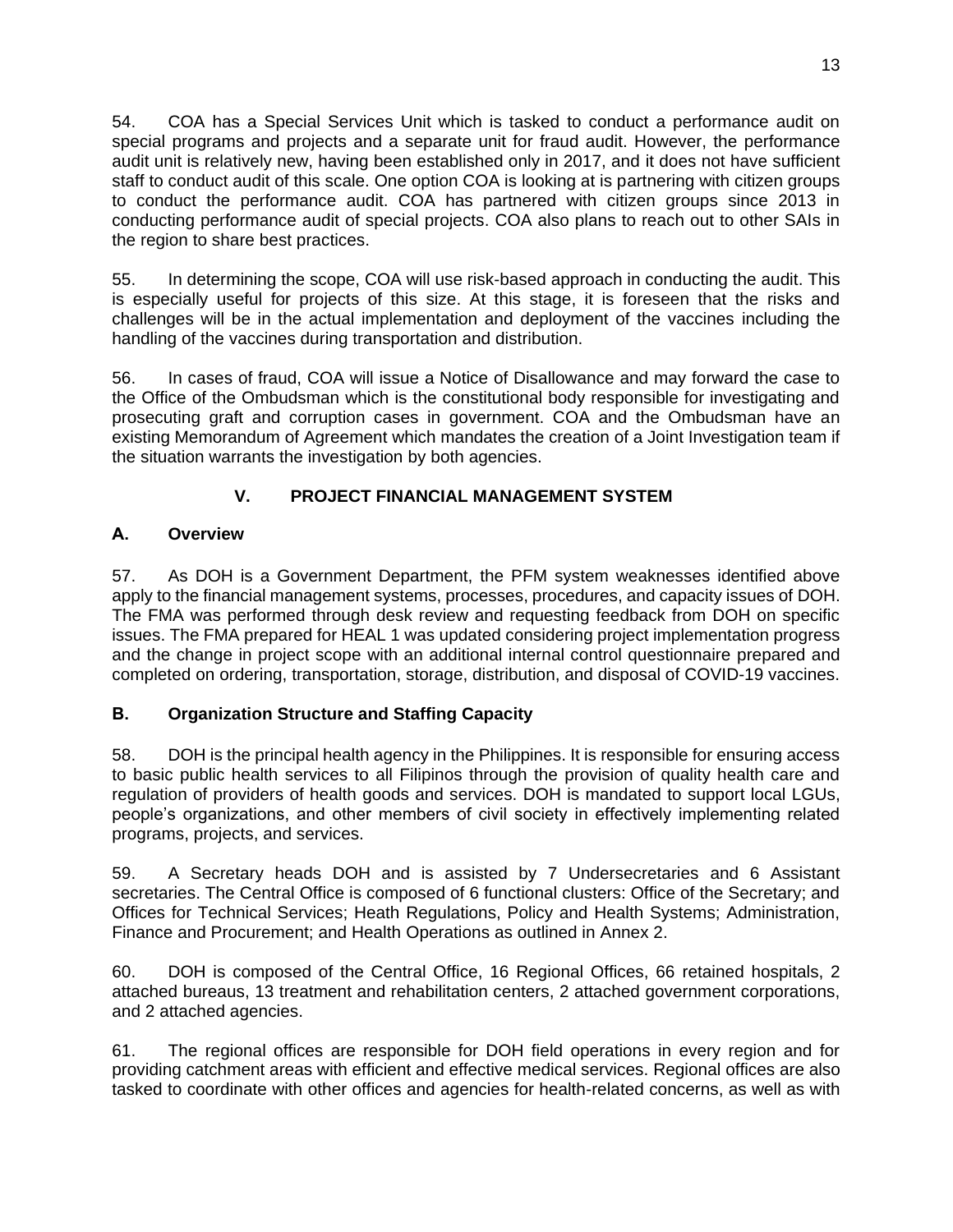LGUs and DOH partners, in the implementation of various public health programs including the COVID-19 program.

62. The Financial Management Service (FMS) under the Office for Administration, Finance, and Procurement performs the following functions: (i) prepares and consolidates the budget of DOH; (ii) maintains books of accounts; (iii) collaborates and coordinates with various fiscal and regulatory government agencies in establishing budgeting and accounting systems and policies; (iv) assists management in decision-making with regards to financial matters;(v) monitors, evaluates, and reports on fund utilization against performance of outputs; and (vi) reviews and appraises adequacy and compliance to internal control system. Divisions and sections under the FMS are presented below.



**Figure 2: Divisions and Sections under the Financial Management Service**

eNGAS = electronic New Government Accounting System Source: DOH Website

63. The Budget Division handles budget cycle processes from preparation up to budget accountability and liaises with the DBM for concerns on budget policies and budget reports. The Accounting Division processes and records financial transactions, ensures compliance with generally accepted accounting rules and regulations, and is responsible for the implementation of financial management systems. The Management Division reviews policies, guidelines, methods, systems, and processes pertaining to financial matters relative to improvement of the internal control system. With limited personnel, the capacity of DOH is already stretched with the COVID-19 pandemic and it may not be able to give due attention to the project during implementation.

### **C. Budget Systems**

64. DOH is appropriated with ₱500,000,000 in Quick Response Fund as a standby fund for disaster response activities. The proposed agency budget under National Expenditure Plan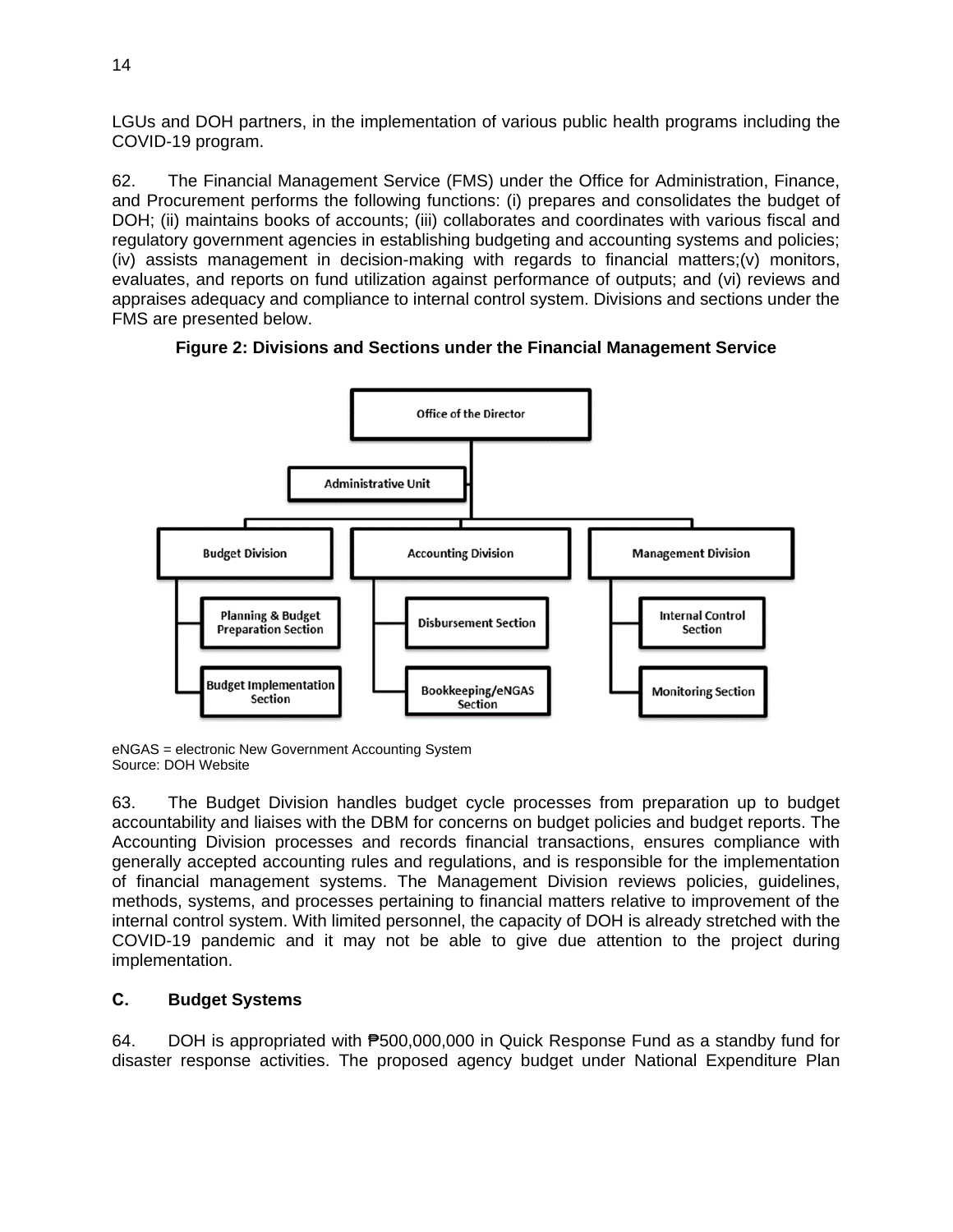FY2020 is <sup>#</sup>101,021,018,000<sup>4</sup>. DOH-retained hospitals were provided fiscal autonomy, which allows full retention and use of hospital income to improve health facilities.

65. Some positive developments in health sector budgeting include the introduction of a medium-term expenditure plan for health. However, at the strategy level, funding issues for the sector remain. There are also system and process challenges as the UACS cannot be fully implemented without an automated environment and the BTMS has not yet been fully implemented throughout DOH.

# **D. Accounting and Internal Control Systems**

66. The FMAQ requires an assessment of the accounting and internal control systems of the Executing Agency and Implementing Agencies. The specific areas of internal control include: (i) Are adequate accounting policies and procedures in place? (ii) Is there appropriate segregation of duties? (iii) Are payments, cash and banking processes and procedures adequate? and (iv) Is there adequate safeguarding of assets?

67. As noted under the country level systems, the failure to perform bank reconciliations, maintain asset registers, weak arrears management and generally the large number of audit observations raised by COA indicate that there are considerable internal control weaknesses in the financial management systems at DOH.

# **E. Financial Reporting and Monitoring**

68. Financial reporting and monitoring processes are defined in various government documents with the main reports to be prepared including various budget reports, BFARs and the annual financial reports. The lack of a fully automated financial management system is impacting the timely preparation of reports and the weak internal controls noted above are impacting on the accuracy and completeness of reports prepared. The large number of audit observations and the qualified audit opinions indicate weak financial reporting capacity at DOH.

69. DOH is required to submit quarterly reports on financial and physical accomplishments, and quarterly reports on the utilization of funds to the DBM, the Speaker of the House of Representatives, the President of the Senate, the House Committee on Appropriations, and the Senate Committee on Finance by posting said reports on DOH website for a period of 3 years, in accordance with the Special Provisions for the agency's budget approved under the GAA. DBM also issues relevant guidelines, rules, and pronouncements for compliance of DOH and all government agencies.

70. Under the proposed project, it is assumed that all project financial transactions will be captured to the eNGAS system and be classified in accordance with the Unified Account Code Structure as the Governments budget and accounting classification system. When accounting for vaccine costs, it is likely that a few large transactions will be captured in the accounting system to reflect the contractual payments made to vaccine suppliers under the terms and conditions of any contract. However, it is expected that vaccines procured should be able to be traced to the final location where the vaccines were administered to recipients and therefore vaccine costs in the financial management system should be allocated to the locations where the vaccines were administered. The inventory management and financial management systems should be updated

<sup>4</sup> GOP. 2020. *General Appropriations Act.* Manila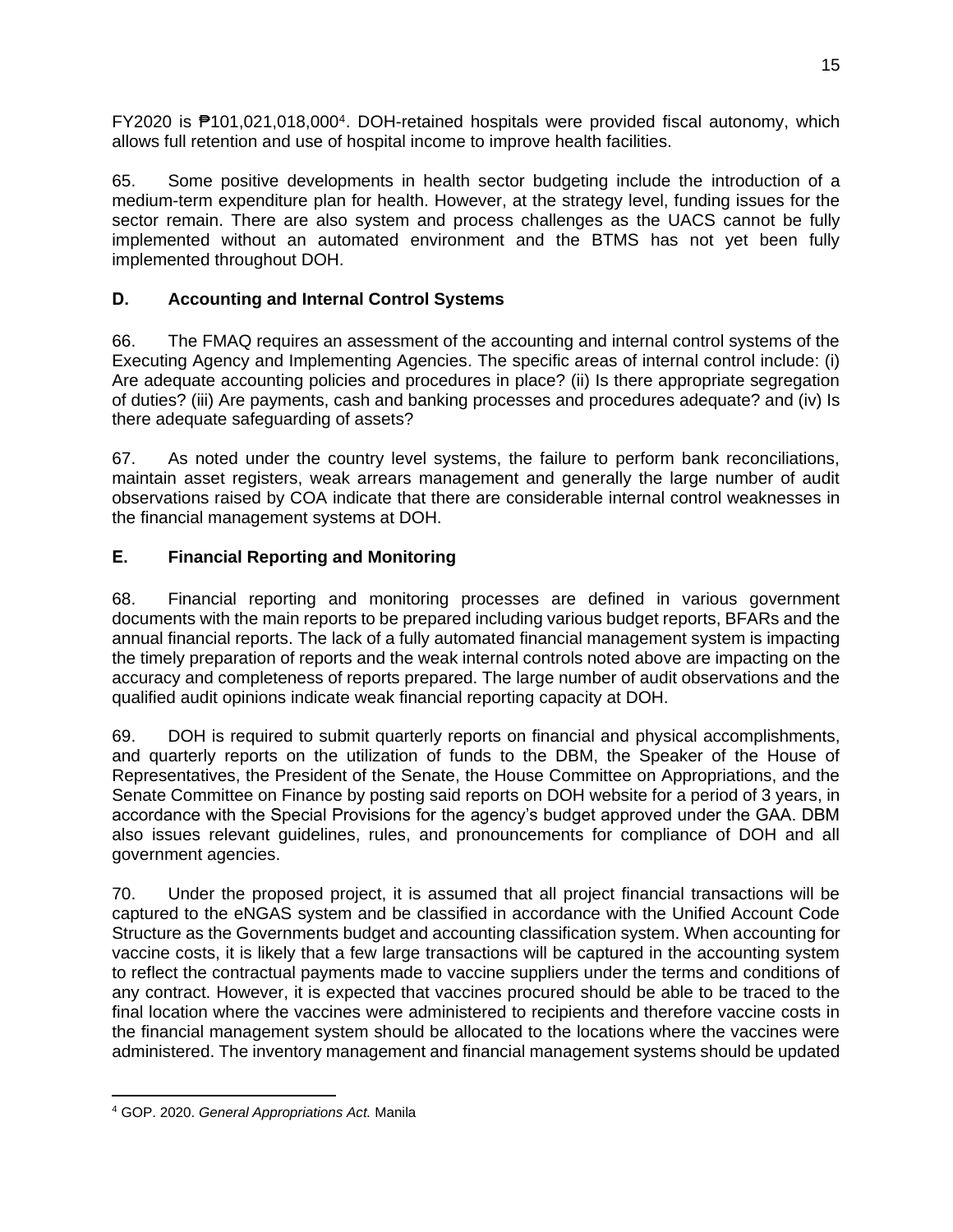and reconciled on a real time basis to provide the most update information for managers, development partners and all other stakeholders.

### **F. Accountability measures**

71. COA is required to perform an external audit of DOH financial statements and to submit the audit report to the President and the Congress. COA have been raising multiple audit observations on the annual financial reports of DOH with many of the observations remaining unresolved.

72. COA issued a qualified audit opinion on the DOH financial statements for the year ended 31 December 2018. The audit noted that assets were misstated by ₱244,897,184 and liabilities were misstated by **P**816,654,238. Many significant outstanding audit observations dating back to CY2012 have still not been resolved. There were delays in the implementation of various programs, projects, and activities of DOH which resulted in its inability to optimize the utilization of its authorized appropriations for CY2018 and CY2017 in the form of low disbursement rates of only 51.67% and 56.98%. The failure to implement audit recommendations undermines the audit process.

## **G. Strengths in current PFM supply chain arrangements**

73. The following strengths were identified in the FM and supply chain arrangements.

74. DOH has recently implemented a medium-term expenditure program thus planning expenditure over a multiyear period directed at policy priorities. DOH will also implement the recently introduced cash-based approach to budgeting intended to minimize the impact of prior challenges faced in the budget process which impeded expenditure.

75. DOH has financial management systems in place including an extensive classification system (UACS). It also is required to implement international accounting standards and has a functioning internal audit service. DOH has implemented several ADB projects and therefore is familiar with ADB financial management requirements.

76. DOH is due to introduce the BTMS system recently developed and deployed by DBM. Once introduced, there will be significant improvements in DOH budgeting, accounting, internal control, and financial reporting.

77. There has been a significant amount of planning undertaken for the procurement, receipt, storage, and distribution of the COVID-19 vaccine with key stakeholders engaged in the process including NGAs, security agencies, LGUs, developing partners and the private sector. A national vaccine road map and a national vaccination deployment plan have been developed to guide the rollout of vaccines at national and sub national levels.

### **H. Weaknesses in current PFM and supply chain arrangements**

78. The following weaknesses were identified in the current PFM arrangements.

79. Unfilled staff positions and the lack of absorptive capacity at DOH needs to be addressed. There is also a need to address the large number of audit observations raised annually by COA.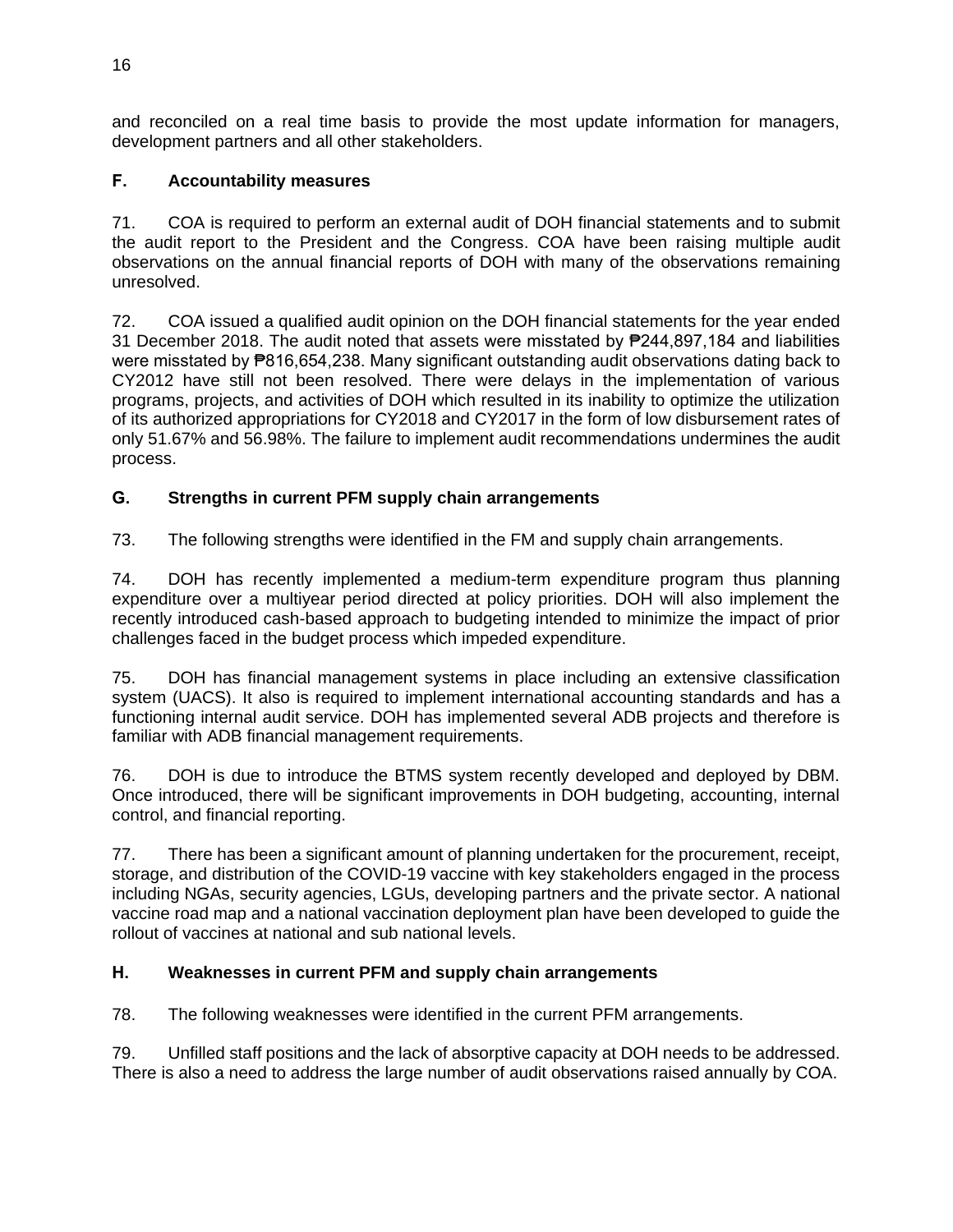80. Higher levels of automation are required to support the full implementation of the UACS along with the full rollout of the BTMS to all finance offices at DOH.

81. Additional levels of funding are required to support the sector if priority plans are to be implemented in future periods.

82. There is more detailed information required on the storage, transportation and distribution of the COVID-19 vaccine including clear protocols and procedures to be followed and the systems to be utilized during the vaccine rollout.

83. There is more information needed on the capacity of LGUs to support the vaccine deployment at the sub national level.

#### **I. Personnel**

84. Based on the DBM staffing summary report for FY2019, there are a total of 71,887 authorized permanent positions within DOH. 54,987 of the permanent positions are currently filled with leaving 16,900 position unfilled. Key permanent positions in the Financial Management Service numbered 355, which include 2 Financial and Management Officers II, 1 Chief Accountant, 2 Internal Auditors V, and 39 Chief Administrative Officers.

85. The Accounting Division is led by the Chief Accountant and assisted by Section Heads. The Disbursement and Bookkeeping/eNGAS section currently has 11 permanent staff and more than 20 contractual or job-order personnel. It is expected that this section will be required to support the project during implementing. It is proposed that DOH should augment staff under the supervision of the Bookkeeping/eNGAS Section Head to support financial management procedures for the HEAL COVID-19 loan project.

86. The organizational structure of DOH provides for adequate segregation of duties with different persons verifying, recording, authorizing, paying for, and receiving custody of assets. There is also adequate segregation of duties in the bank reconciliation process and the maintenance of subsidiary ledgers.

### **J. Accounting Policies and Procedures**

87. DOH uses the Government Accounting Manual (GAM)<sup>5</sup> for NGAs, which presents the basic accounting policies and principles in accordance with the Philippine Public Sector Accounting Standards, and other pertinent accounting and budgeting rules and regulations. This is consistent with the International Public Sector Accounting Standards. The GAM for NGAs includes the accounting policies, guidelines and procedures, and illustrative accounting entries, accounting books, registries, records, forms, and reports. The chart of accounts classification system is outlined in detail in the UACS manual.

88. Based on the calendar year (CY) 2018 audit report, DOH financial statements contain misstatements and various accounting deficiencies.

89. DOH will maintain, or cause to be maintained, separate books and records by funding source for all expenditures incurred on the project following accrual-based principles of

<sup>5</sup> COA Circular No. 2015-007 dated 22 October 2015—Prescribing the Government Accounting Manual for Use of All National Government Agencies.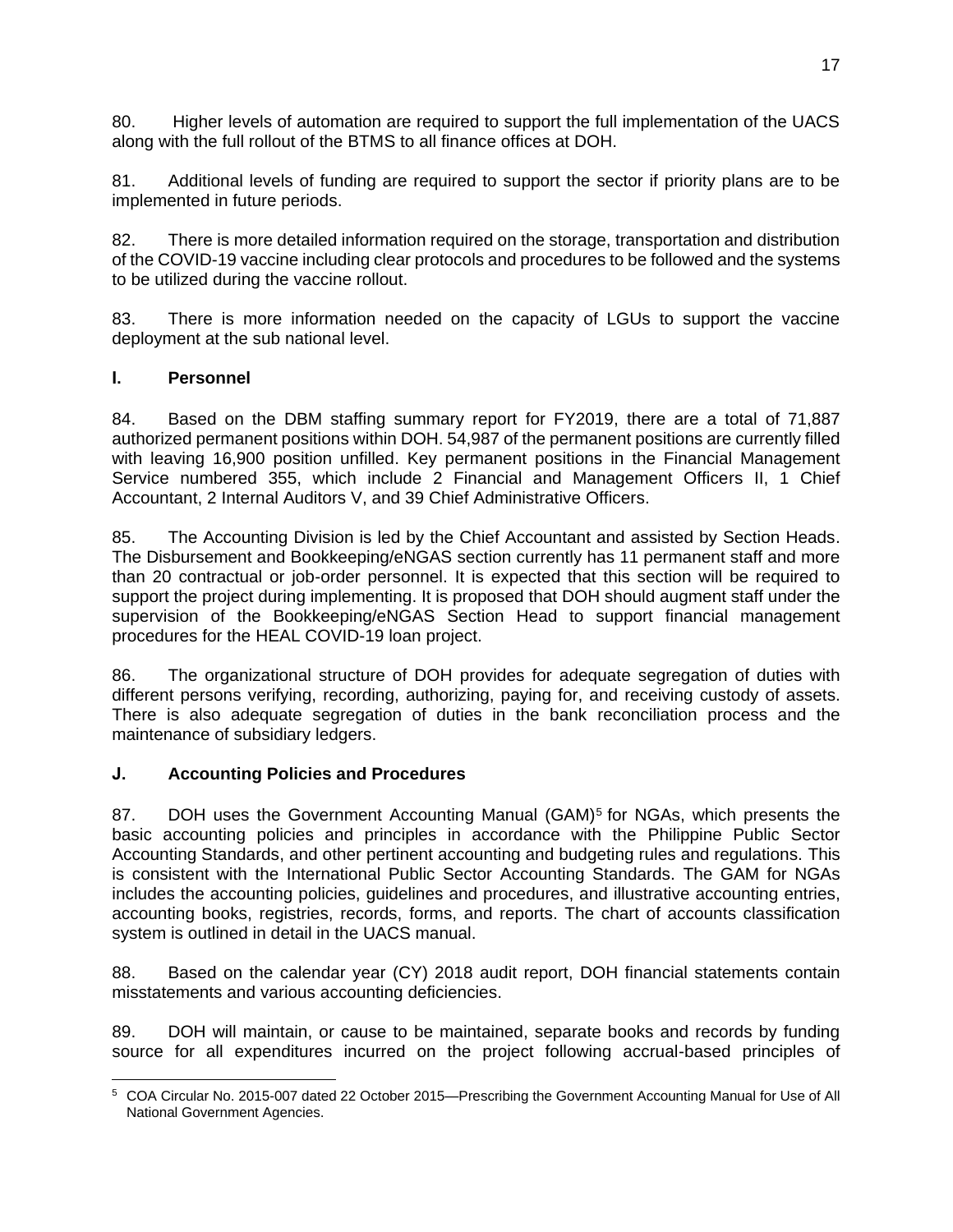accounting in accordance with the Philippine Public Sector Accounting Standards. DOH will prepare project financial statements in accordance with the government's accounting laws and regulations as prescribed by the Commission on Audit, which may issue updates and guidelines from time to time.

90. DOH shall prepare the following financial statements: (i) Statement of Financial Position; (ii) Statement of Financial Performance; (iii) Statement of Cashflows; (iv) Notes to Financial Statements; (v) Statement of Budget vs. Actual; (vi) Statement of Withdrawals; and (vii) Advance Account Reconciliation Statement. A report of the government's in-kind contribution should be included in the financial statements.

### **K. Internal controls, and internal audit**

91. DBM issued the Philippine Government Internal Audit Manual (PGIAM) through Circular Letter 2011-5 dated 19 May 2011, which assists agencies in establishing and developing internal audit functions in government agencies, corporations, and instrumentalities. The PGIAM includes guidelines that outline the policies and standards that will guide government agencies in organizing, managing, and conducting an effective internal audit. It complements the National Guidelines on Internal Control Systems issued by DBM through Circular Letter 2008-8 dated 23 October 2008, which serves as a guide in designing, installing, implementing, and monitoring internal control systems taking into consideration the requirements of the organization and operations.

92. The 2018 annual audit report issued by COA, noted deficiencies in the internal control systems at DOH. There was failure on the part of DOH management to implement an orderly storage system with adequate controls to safeguard procured materials and equipment which affected inventory amounting to ₱24 billion.

93. The DBM Circular Letter No. 2008-05 dated 14 April 2008 provided the guidelines in the organization and staffing of an Internal Audit Service or Unit and Management Division or Unit in government agencies and corporations for purposes of strengthening internal control systems, improving existing systems and procedures, and promoting transparency and accountability in government operations.

94. The Internal Audit Service (IAS) of the DOH reports to the Office of the Secretary and is composed of two divisions: (i) Management Audit Division; and (ii) Operations Audit Division. The IAS functions include conducting management audits, operations audits, and performance audits. It also conducts regular reviews and evaluations of the adequacy, effectiveness, and efficiency of internal control systems. The IAS mandate allows for performing special and investigative audits relative to graft-related complaints and/or existence of perception and malpractices as endorsed by the Internal Affairs Board of the Integrity Development Committee of the DOH.

95. The IAS, with specific instructions from the DOH Secretary should prioritize the loan activities in its 2021–2024 audit plan. IAS should complete audit assignments on project activities and prepare internal audit reports and make them available to ADB.

### **L. External audit**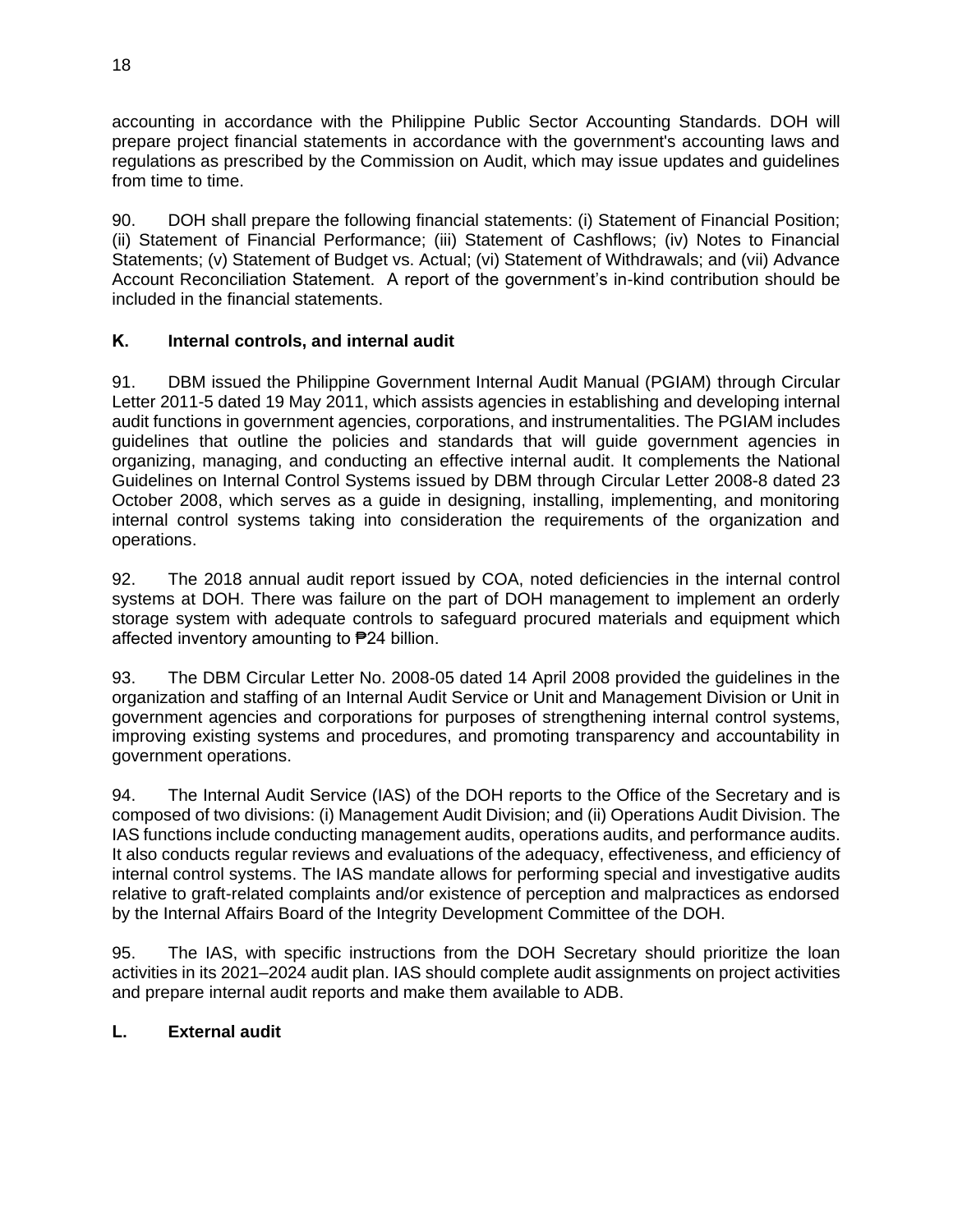96. COA conducts an annual audit of DOH financial statements in accordance with International Standards of Supreme Audit Institutions which was adopted by COA through Resolution No 2013-007 dated 29 January 2013.

97. Consolidation of accounts are done every year-end at DOH-Central Office and submitted to COA on or before 14 February of the following year for its annual audit. The COA issued qualified opinions on the fairness of DOH consolidated financial statements for CYs 2018 and 2017 due to misstatements and various accounting deficiencies.

98. COA also monitors status of prior years' audit recommendations and provides details as part of the annual audit report. DOH should ensure to address audit issues recommendations made by COA on a timely basis. A summary of prior year audit recommendation is shown below:

| Audit recommendations /<br>Percentage of compliance | <b>Fully Implemented</b> | Not Implemented | <b>Total</b> |
|-----------------------------------------------------|--------------------------|-----------------|--------------|
| <b>CY 2017</b>                                      | 128                      | 19              | 147          |
| %                                                   | 87%                      | 13%             | 100%         |
| <b>CY 2016</b>                                      | 34                       | 14              | 48           |
| %                                                   | 71%                      | 29%             | 100%         |
| <b>CY 2015</b>                                      | 32                       | 22              | 54           |
| %                                                   | 59%                      | 41%             | 100%         |
| <b>CY 2014</b>                                      | 9                        | 2               | 11           |
| ℅                                                   | 82%                      | 18%             | 100%         |
| <b>CY 2013</b>                                      | $\Omega$                 | 3               | 3            |
| ℅                                                   | $0\%$                    | 100%            | 100%         |
| <b>CY 2012</b>                                      | 3                        |                 | 4            |
| %                                                   | 75%                      | 25%             | 100%         |
| <b>Total</b>                                        | 206                      | 61              | 267          |
| %                                                   | 77%                      | 23%             | 100%         |

**Table 4: Summary of Prior Years' Audit Recommendation**

 $CY =$  calendar year.

Source: HEAL 1 Financial Management Assessment

99. DOH will cause the detailed project financial statements to be audited in accordance with International Standards for Supreme Audit Institutions, by an independent auditor acceptable to ADB. The audited project financial statements together with the auditor's opinion will be presented in the English language to ADB within 6 months from the end of the fiscal year by the DOH.

100. The audit report for the project financial statements will include a management letter and auditor's opinions, which cover (i) whether the project financial statements present an accurate and fair view or are presented fairly, in all material respects, in accordance with the applicable financial reporting standards; (ii) whether the proceeds of the loan were used only for the purpose(s) of the project; and (iii) whether the borrower or executing agency was in compliance with the financial covenants contained in the legal agreements (where applicable).

101. Compliance with financial reporting and auditing requirements will be monitored by review missions and during normal program supervision, and followed up regularly with all concerned, including the external auditor.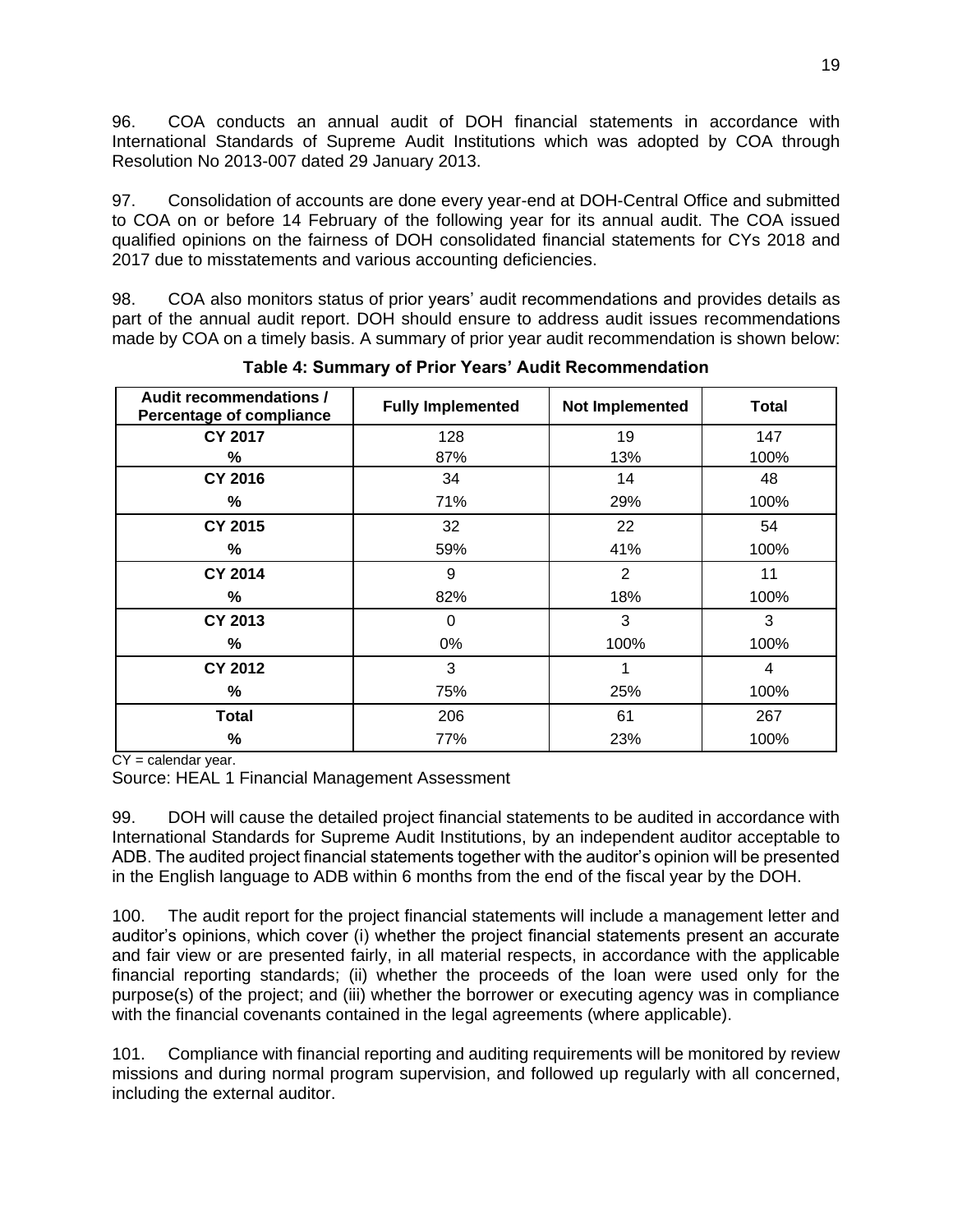102. DOH has been made aware of ADB's approach to delayed submission, and the requirements for satisfactory and acceptable quality of the audited project financial statements. ADB reserves the right to require a change in the auditor (in a manner consistent with the constitution of the borrower), or for additional support to be provided to the auditor, if the audits required are not conducted in a manner satisfactory to ADB, or if the audits are substantially delayed. ADB reserves the right to verify the project's financial accounts to confirm that the share of ADB's financing is used in accordance with ADB's policies and procedures.

103. Public disclosure of the audited project financial statements, including the auditor's opinion on the project financial statements, will be guided by ADB's Public Communications Policy 2011. After the review, ADB will disclose the audited project financial statements and the opinion of the auditors on the project financial statements no later than 14 days of ADB's confirmation of their acceptability by posting them on ADB's website. The management letter, additional auditor's opinions, and audited entity financial statements will not be disclosed.

## **M. Financial reporting and monitoring, including use of information systems**

104. DOH operates the eNGAS, the government's automated accounting system. Consolidation of project accounts is being done at the Central Office every year-end. The DOH will record and report project transactions separately using automated financial software and preferably through the eNGAS or BTMS software capable of accommodating the UACS classification structure.

105. The DOH is also required to submit its quarterly reports on financial and physical accomplishments, and quarterly reports on the utilization of funds, within 30 days from the end of every quarter to the DBM through the Unified Reporting System (URS) or other electronic means for reports not covered by the URS.

### **N. Disbursement arrangements, funds flow mechanism**

### **1. Disbursement Arrangements for ADB and AIIB Funds**

106. The loan proceeds of ADB and AIIB loans will be disbursed in accordance with ADB's Loan Disbursement Handbook (2017, as amended from time to time), and detailed arrangements agreed upon between the Borrower, ADB and AIIB. The Borrower shall submit to ADB the original withdrawal applications covering the finances of ADB. ADB will review submitted withdrawal applications and pay its share of financing.

107. Online training for project staff on disbursement policies and procedures is available. Project staff are encouraged to avail of this training to help ensure efficient disbursement and fiduciary control.

#### 108. **Advance fund and Statement of Expenditure (SOE) Procedures** will not be used for this project.

109. Before the submission of the first withdrawal application, the Borrower should submit to ADB sufficient evidence of the authority of the person(s) in DOH who will sign the withdrawal application on behalf of the government, together with the authenticated specimen signatures of each authorized person. The minimum value per withdrawal application is stipulated in the Loan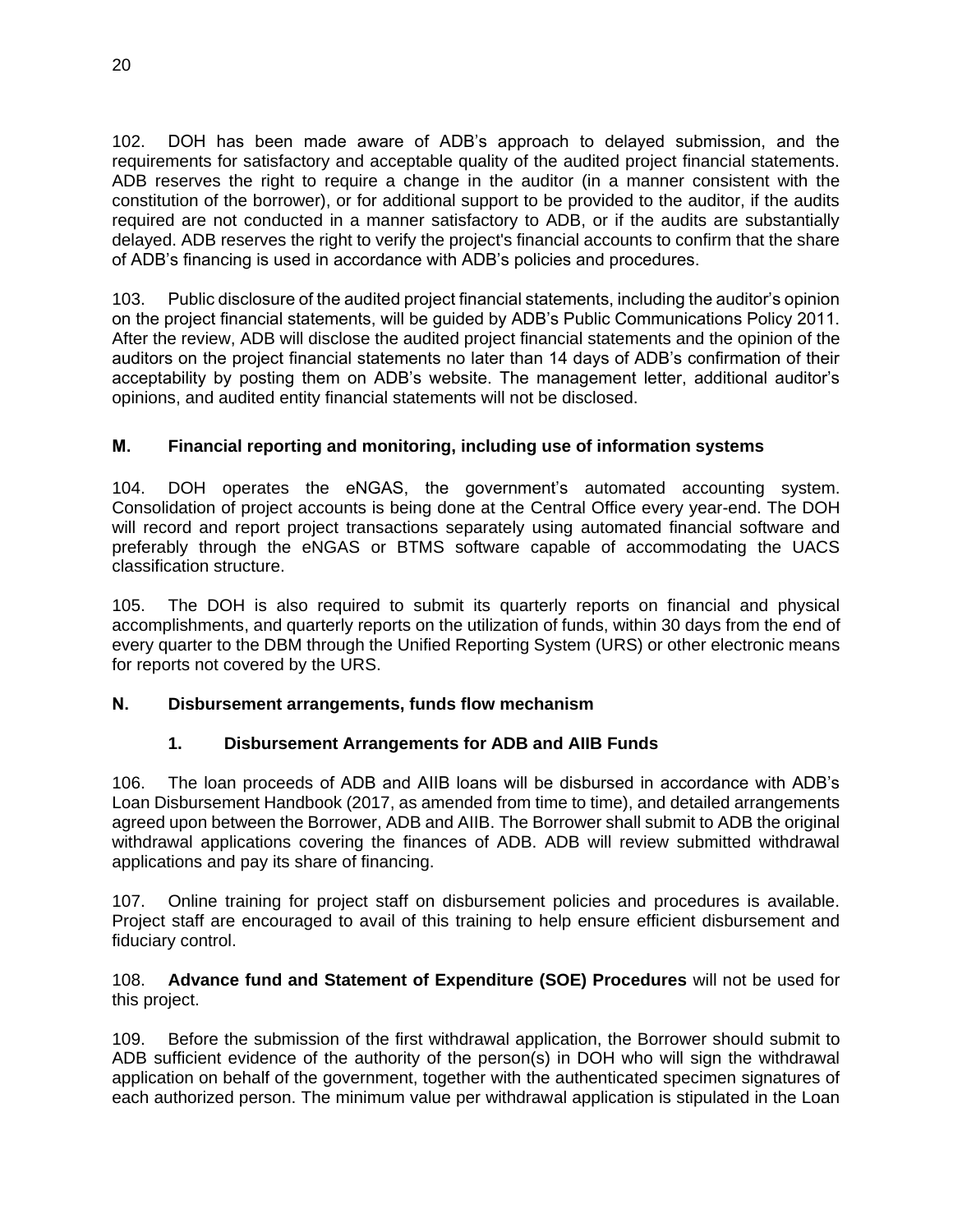Disbursement Handbook (2017, as amended from time to time). The Borrower should ensure sufficient category and contract balances before requesting disbursements. The use of ADB's Client Portal for Disbursements system is encouraged for submission of withdrawal applications to ADB.

110. **Disbursement of AIIB Financing.** The Borrower shall submit the original withdrawal application and copies of supporting documents to ADB, and one identical copy of such withdrawal applications and copies of supporting documents to AIIB. AIIB will promptly inform ADB once payment has been made. In case AIIB rejects the payment requested in the withdrawal, it shall promptly inform ADB and the Borrower in writing of its decision and the basis of for such decision. ADB shall not be held liable for any decision made by AIIB with respect to payments requested in withdrawal applications or any delay in disbursement outside of ADB's control.

111. **Disbursement conditions.** No withdrawals shall be made from the Loan Account for financing Eligible Vaccines until ADB has received a letter from the Borrower confirming (i) which COVID-19 vaccine(s) have been selected to be procured using the proceeds of the Loan; (ii) which of the eligibility criteria in the definition of Eligible Vaccine has been satisfied in respect of the COVID-19 vaccines to be procured; and (iii) that the Eligible vaccines have received all necessary authorizations of the Borrower, and have been authorized by FDA and any other relevant regulatory authorities for distribution and administration within the territory of the Borrower, and based on the information provided in the aforementioned letter, ADB has notified the Borrower that the COVID-19 vaccines to be procured are designated as Eligible Vaccines.

## **2. Disbursement Arrangements for Counterpart Fund**

112. The Department of Finance (DOF) and DOH will be responsible for the relevant disbursement and liquidation procedures for government funds and will be responsible for (i) preparing disbursement projections, and (ii) requesting budgetary allocations for counterpart funds. The government will finance all taxes and duties under the project through tax exemption.

113. Overall project funds flow is illustrated in the Figure below.



### **Figure 3: Funds Flow Arrangements**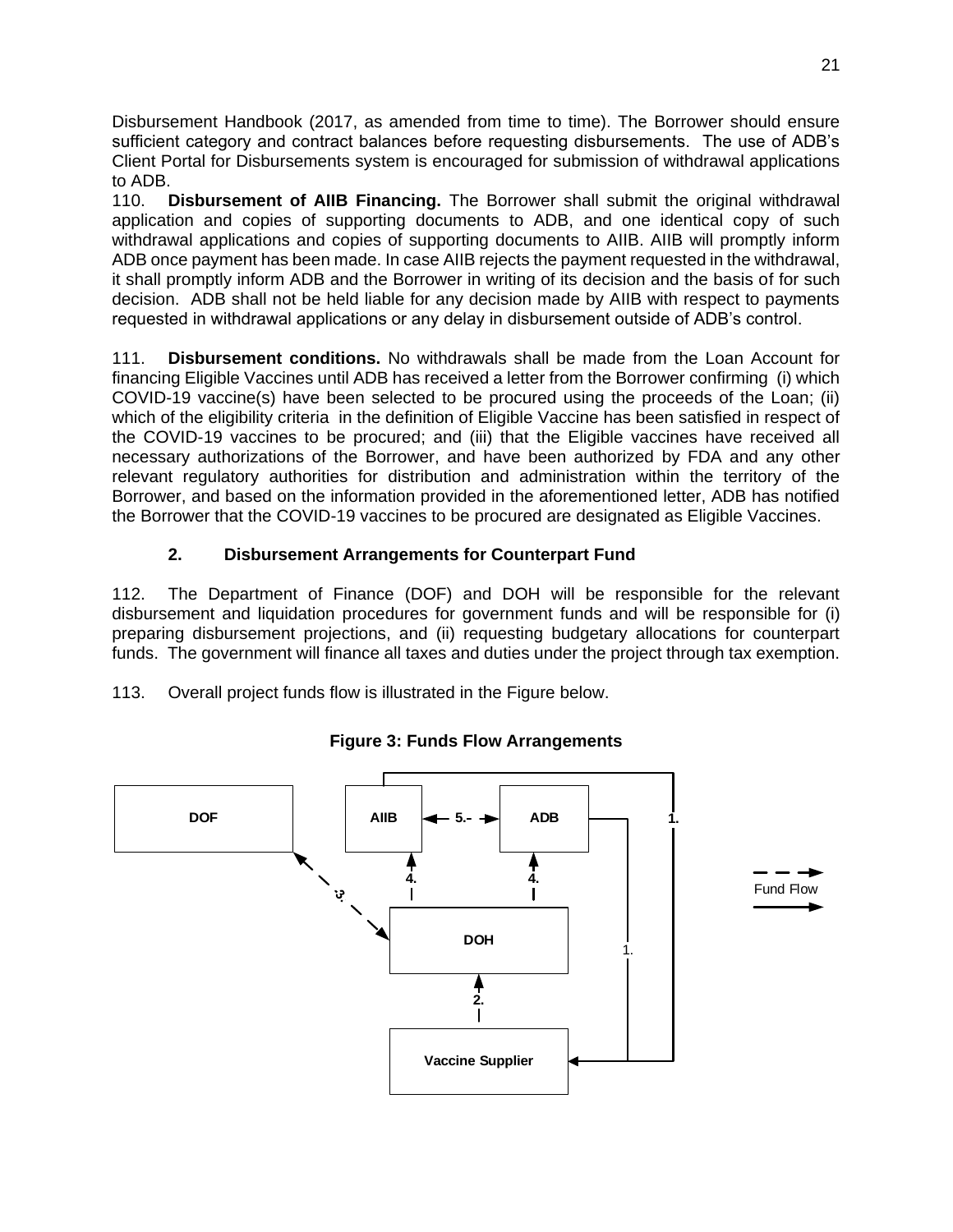ADB = Asian Development Bank, AIIB = Asian Infrastructure Investment Bank, DOF = Department of Finance, DOH = Department of Health

- 1. Direct payments to suppliers for vaccines from ADB and AIIB funds.
- 2. Documents from vaccine suppliers requesting contractual payments.
- 3. Withdrawal application endorsed by DOF and submitted by DOH.
- 4. Withdrawal application submitted to ADB and AIIB.

5. ADB notify AIIB that withdrawal application is in order. AIIB notify ADB when payment is released.

Source: Asian Development Bank

#### **VI. RISK DESCRIPTION AND RATING**

114. A detailed Risk Assessment and Risk Management Plan is included in the table below. Risk without mitigating measures is assessed as High due to the scale and complexity of the project. Further work and clarifications are required in the deployment plan in the areas of: (i) transportation and the use of third-party providers; (ii) inventory management and the transfer of vaccines to and from various levels/vaccination hubs; and (iii) the IT systems and data management to be utilized for managing inventories and monitoring vaccine deployment. The Government of the Philippines and the DOH have agreed to address deficiencies in the deployment plan to mitigate the risks.

| <b>Risk Description</b>                                                                                                                                                                                                                                                                                                                                                                                                                              | <b>Risk Assessment</b> | <b>Mitigation Measures</b>                                                                                                                                                                                                                                                                                                    |  |  |
|------------------------------------------------------------------------------------------------------------------------------------------------------------------------------------------------------------------------------------------------------------------------------------------------------------------------------------------------------------------------------------------------------------------------------------------------------|------------------------|-------------------------------------------------------------------------------------------------------------------------------------------------------------------------------------------------------------------------------------------------------------------------------------------------------------------------------|--|--|
| <b>Country specific</b>                                                                                                                                                                                                                                                                                                                                                                                                                              |                        |                                                                                                                                                                                                                                                                                                                               |  |  |
| Weak PFM pillars of budget<br>reliability, accounting and reporting,<br>and external scrutiny. Inconsistent<br>compliance, and unfavorable<br>corruption perception.                                                                                                                                                                                                                                                                                 | Substantial            | Continued implementation of PFM<br>reforms and related initiatives, such as<br>the PFM Reform Roadmap, and the<br>Good Governance and Anticorruption<br>Cluster Plan.                                                                                                                                                         |  |  |
| <b>Project Risks</b>                                                                                                                                                                                                                                                                                                                                                                                                                                 |                        |                                                                                                                                                                                                                                                                                                                               |  |  |
| <b>Stretched capacity at DOH due to</b><br>resources deployed to tackle current<br>COVID-19 infections as well as<br>deploying resources to prevent future<br>infections during the vaccine rollout.                                                                                                                                                                                                                                                 | <b>High</b>            | Prior to project implementation, DOH to<br>identify and assign the appropriate<br>offices including external stakeholders<br>and personnel to the Project activities,<br>and clearly set management and<br>coordination functions.                                                                                            |  |  |
| Project complexity. The<br>procurement and distribution of the<br>COVID-19 vaccines is a complex<br>project requiring the interaction of<br>multiple stakeholders and<br>engagement of multiple areas of<br>expertise including procurement,<br>specialized supply chain<br>management, clinical, clerical, and<br>extensive IT expertise. DOH may not<br>have the project management or<br>technical skills to implement such a<br>complex project. | High                   | Detailed stakeholder engagement plans<br>with delegated responsibilities clearly<br>outlined.<br>Updated inventory management<br>procedures with cold storge handling<br>protocols along with training for key<br>stakeholders.<br>Engage external experts to support<br>project delivery where necessary and<br>appropriate. |  |  |

**Table 5: Detailed Risk Assessment and Risk Management Plan**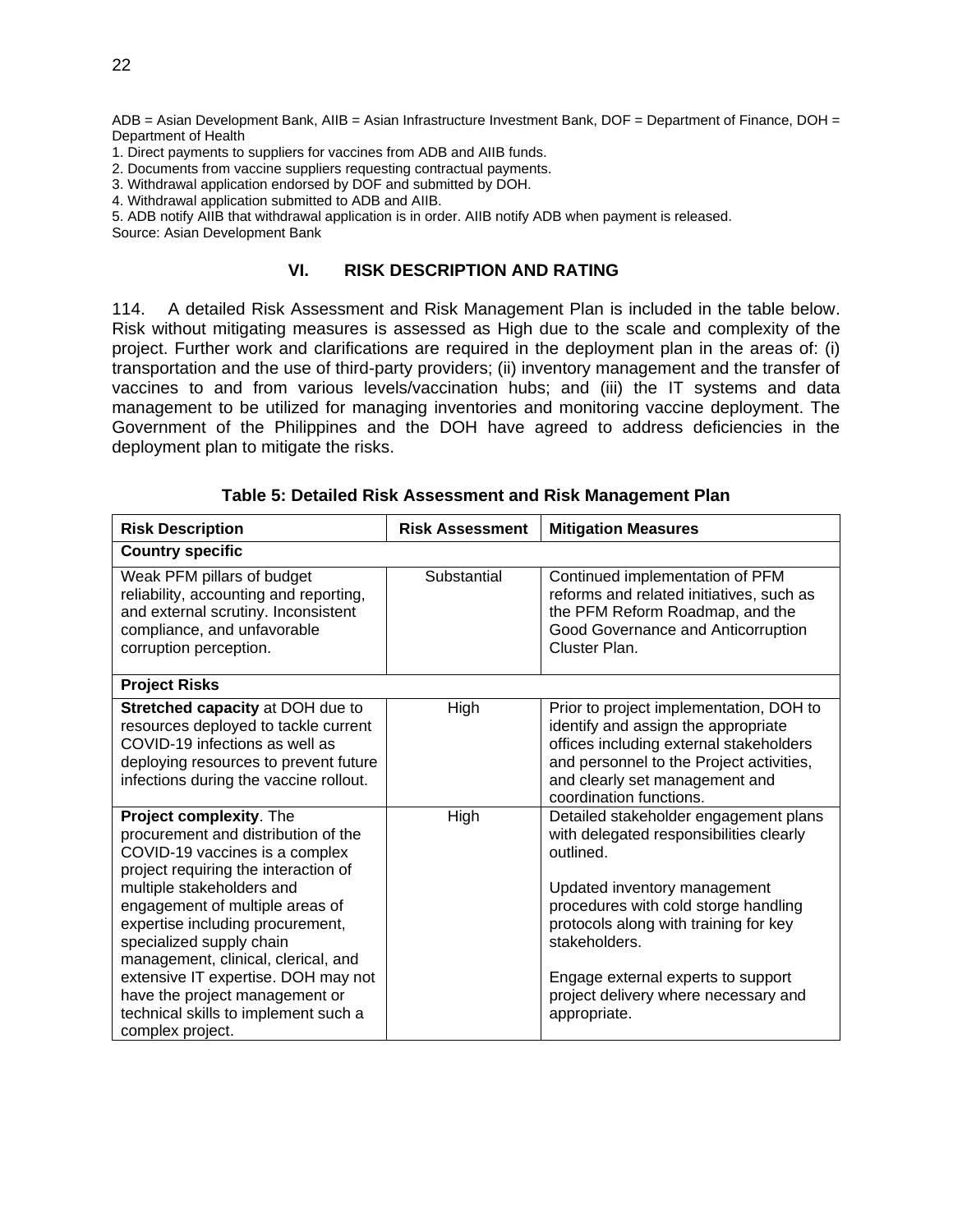| <b>Risk Description</b>                                                                                                                                                                                                                                                                                                                                                                                          | <b>Risk Assessment</b> | <b>Mitigation Measures</b>                                                                                                                                                                                                                                              |
|------------------------------------------------------------------------------------------------------------------------------------------------------------------------------------------------------------------------------------------------------------------------------------------------------------------------------------------------------------------------------------------------------------------|------------------------|-------------------------------------------------------------------------------------------------------------------------------------------------------------------------------------------------------------------------------------------------------------------------|
| Private sector role - Reliance on<br>the private sector to deliver critical<br>elements of the vaccine storage,<br>transportation distribution and<br>tracking with minimal information<br>available on the capacity of the<br>private sector to perform this critical<br>role.                                                                                                                                  | High                   | Enhanced due diligence performed on<br>private sector capacity prior to engaging<br>for project critical roles in transportation,<br>storage deployment and providing IT<br>support.                                                                                    |
| Funding - GOP inability to provide<br>the funding from its own sources to<br>cover logistics and other vaccine<br>costs if such costs were to rise<br>during implementation.                                                                                                                                                                                                                                     | Substantial            | Contingency plans developed if GOP<br>funding is not available when needed to<br>support logistics and other vaccine<br>deployment costs.                                                                                                                               |
| <b>Accounting policies and</b><br>procedures-prior year<br>qualifications on DOH audited<br>consolidated financial statements<br>raises FM capacity concerns                                                                                                                                                                                                                                                     | Substantial            | FM arrangements for the project will be<br>established including project accounting<br>and financial reporting.                                                                                                                                                         |
| Vaccine inventory management -<br>Weaknesses in the inventory<br>management system may result in<br>vaccines being lost, damaged,<br>misplaced and stolen.                                                                                                                                                                                                                                                       | High                   | Existing inventory management<br>systems, processes, procedures, and<br>protocols including transportation<br>requirements to be updated and training<br>provided to all inventory personnel prior<br>to arrival of first order of vaccines.                            |
| Vaccine storage - No asset register<br>of all cold storage facilities provided<br>to validate DOH capacity to support<br>vaccine procurement volumes.                                                                                                                                                                                                                                                            | High                   | Asset registers to be provided listing all<br>cold storage facilities.                                                                                                                                                                                                  |
| Vaccine deployment - lack of detail<br>on LGUs<br>provided<br>capacity<br>to<br>oversee the vaccine rollout as the<br>subnational level.                                                                                                                                                                                                                                                                         | High                   | More in-depth analysis on LGUs<br>capacity to oversee vaccine deployment<br>at sub national level prior to vaccine<br>procurement. This should include a<br>review of facilities, management,<br>technical and administrative skills<br>available at the LGU.           |
| Vaccine security - The physical<br>facilities for storing and administering<br>vaccines could not be visited to<br>inspect security arrangements. It is<br>indicated that the Armed Forces of<br>the Philippines (AFP) and the<br>Philippines National Police (PNP) will<br>be utilized to provide physical<br>security, but it is unclear what level<br>of security will be provided by those<br>organizations. | High                   | All vaccine storage and distribution<br>facilities should be located in flood free<br>areas.<br>A review of the proposed security<br>arrangements including the involvement<br>of the AFP and the PNP should be<br>performed prior to placing any vaccine<br>purchases. |
| External audit-COA conducts<br>annual financial audits of DOH<br>consolidated accounts. Due to the<br>complexity, significance, and the<br>high-profile nature of this project, it is<br>envisaged that additional scrutiny<br>and audits will be required for this<br>Project.                                                                                                                                  | Substantial            | During project implementation, DOH to<br>closely coordinate with COA regarding<br>annual audit arrangements to ensure<br>timely submission of acceptable audit<br>reports in accordance with ADB<br>standards.<br>COA to undertake performance audits                   |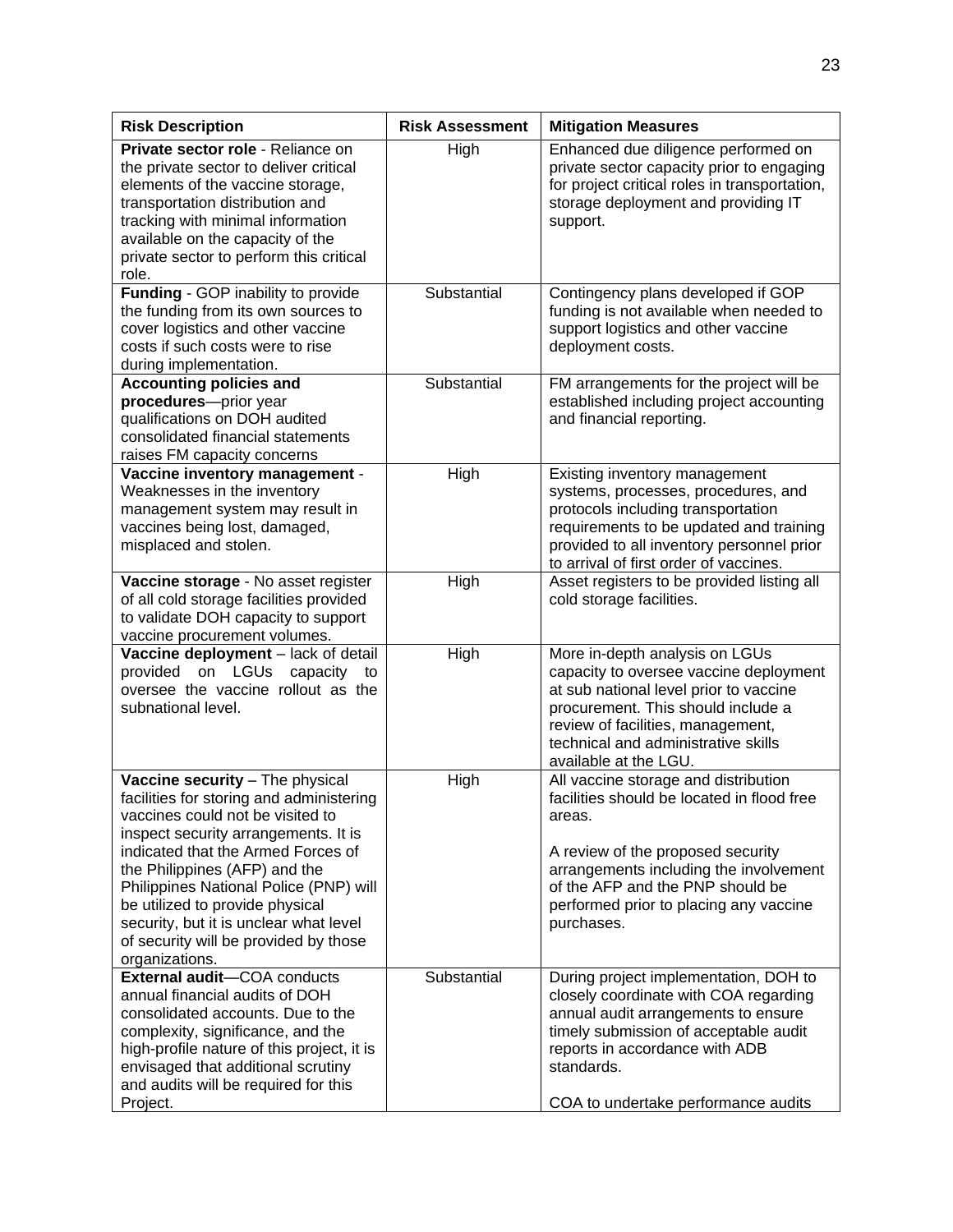| <b>Risk Description</b>                                                                                                                                                                                             | <b>Risk Assessment</b> | <b>Mitigation Measures</b>                                                                                                                                                         |
|---------------------------------------------------------------------------------------------------------------------------------------------------------------------------------------------------------------------|------------------------|------------------------------------------------------------------------------------------------------------------------------------------------------------------------------------|
|                                                                                                                                                                                                                     |                        | on project activities.<br>COA and DOH Internal Audit Service to<br>perform routine inventory management<br>audits of vaccine storage facilities and<br>vaccine distribution sites. |
| Reporting and monitoring-<br>Because of DOH's stretched<br>capacity, it might not be able to<br>provide timely and relevant<br>information on the status of project<br>implementation under the HEAL 2<br>COVID-19. | Substantial            | Provide DOH finance personnel with<br>training on preparation of Project<br>compliant financial reports.                                                                           |
| 9. Information systems-DOH has<br>an operational eNGAS.                                                                                                                                                             | Moderate               | DOH to ensure that project funds will be<br>incorporated into the existing information<br>system.                                                                                  |
| <b>Overall Project Risk</b>                                                                                                                                                                                         | High                   |                                                                                                                                                                                    |

ADB = Asian Development Bank, COA = Commission on Audit, COVID-19 = Coronavirus Disease, DBM = Department of Budget and Management, DOF = Department of Finance, DOH = Department of Health, DICT = Department of Information and Communication Technology, eNGAS = electronic New Government Accounting System, IAS= Internal Audit Service, LGU = Local Government Unit, PFM = Public Financial Management Source: Asian Development Bank.

### **VII. PROPOSED TIME-BOUND ACTION PLAN**

115. The financial management action plan is provided in the Table below. A time bound FM Action Plan will be discussed between ADB and DOH as the EA prior to completion of the project scope change. The agreed FM Action Plan should thereafter be considered a rolling plan to be regularly reviewed for progress and updated on this basis as well as if new FM elements are identified to require improvements.

|                | <b>Mitigating Action</b>                                                                                                                                               | <b>Responsible Party</b> | <b>Timeframe</b>                       |
|----------------|------------------------------------------------------------------------------------------------------------------------------------------------------------------------|--------------------------|----------------------------------------|
| 1.             | Identification of DOH focal persons to<br>be assigned to the project. Detailed<br>stakeholder engagement plans with<br>delegated responsibilities clearly<br>outlined. | <b>DOH</b>               | Q1 2021                                |
| 2 <sup>1</sup> | Establishment of financial<br>management arrangements and rolling<br>it out by conducting orientation,<br>trainings, or workshops.                                     | DOH, ADB                 | Within 6 months from<br>effectiveness  |
| 3.             | Quarterly monitoring of project<br>including physical and financial<br>progress.                                                                                       | <b>DOH</b>               | Q2-Q4 2021<br>Q1-Q4 2022<br>Q1-Q4 2023 |
| 4.             | Updated inventory management<br>procedures with cold storge handling<br>protocols along with training for key<br>stakeholders.                                         | <b>DOH</b>               | Q <sub>2</sub> 2021                    |

#### **Table 6: Financial Management Action Plan**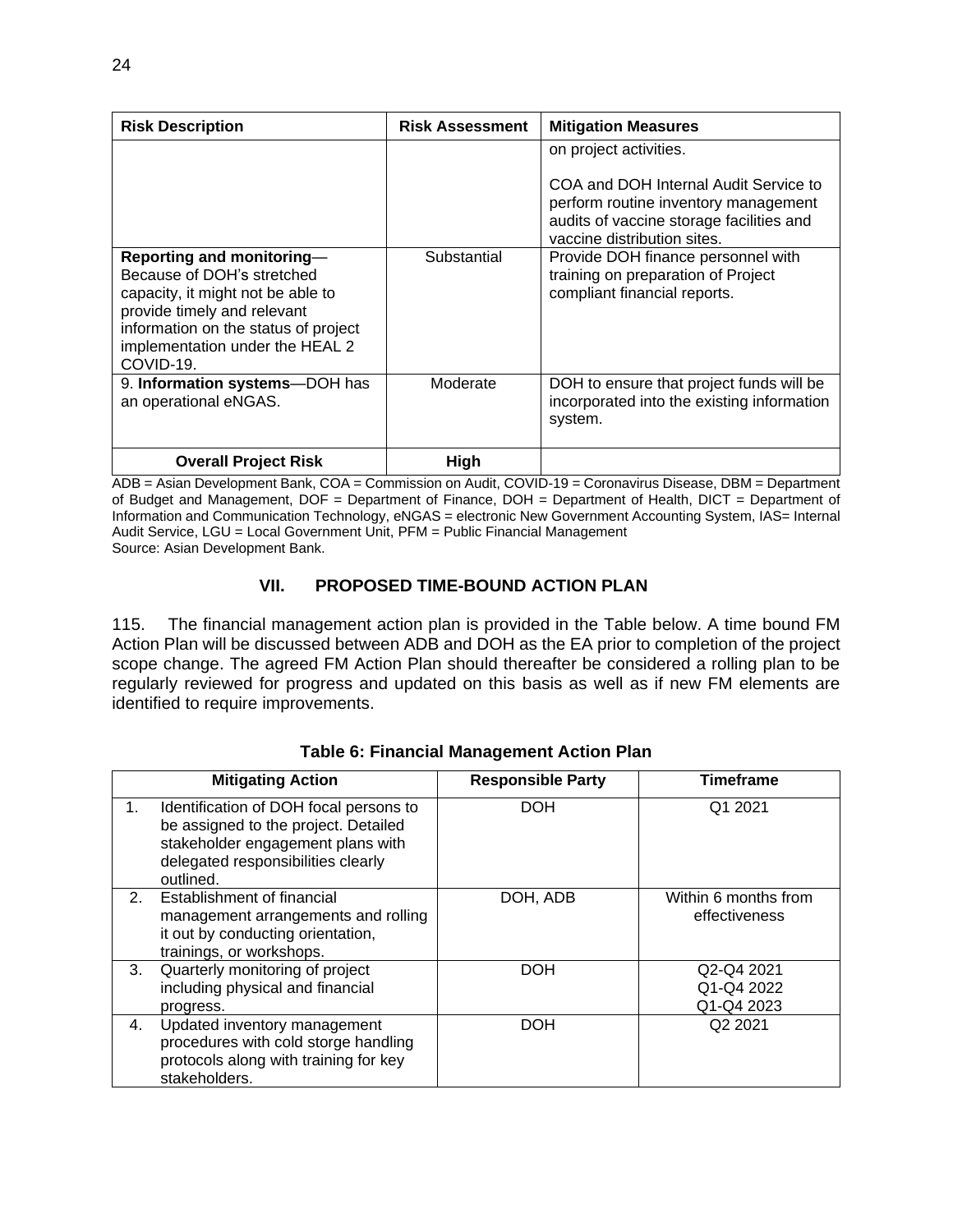|    | <b>Mitigating Action</b>                                                                                                                                                                                                                                                     | <b>Responsible Party</b> | <b>Timeframe</b> |
|----|------------------------------------------------------------------------------------------------------------------------------------------------------------------------------------------------------------------------------------------------------------------------------|--------------------------|------------------|
| 5. | Engage external experts to support<br>project delivery where necessary and<br>appropriate.                                                                                                                                                                                   | DOH/ADB                  | Q2 2021          |
| 6. | Enhanced due diligence performed on<br>private sector capacity prior to<br>engaging for project critical roles in<br>transportation, storage deployment<br>and providing IT support.                                                                                         | <b>DOH</b>               | Q2 2021          |
| 7. | Contingency plans developed if GOP<br>funding is not available when needed<br>to support logistics and other vaccine<br>deployment costs.                                                                                                                                    | DOH/DBM/DOF/ADB          | Q1 2021          |
| 8. | Vaccine deployment plans to be<br>updated to clearly identify<br>responsibility and accountability for<br>vaccines between regional<br>warehouses and local government<br>facilities/sites for administering<br>vaccines.                                                    | DOH/LGUs                 | Q1-Q2 2021       |
| 9. | Establishment of asset registers for all<br>cold storage facilities.                                                                                                                                                                                                         | DOH/ADB                  | Q1-Q2 2021       |
|    | 10. Completion of the assessment of<br>LGUs capacity to oversee vaccine<br>deployment at sub national level prior<br>to vaccine distribution. This should<br>include a review of facilities,<br>management, technical and<br>administrative skills available at the<br>LGUs. | <b>DOH</b>               | Q2 2021          |
|    | 11. During project implementation, DOH to<br>closely coordinate with COA regarding<br>annual audit arrangements to ensure<br>timely submission of acceptable audit<br>reports in accordance with ADB<br>standards.                                                           | DOH/COA                  | Q1 2021          |
|    | 12. COA to undertake performance audits<br>on project activities.                                                                                                                                                                                                            | DOH/COA                  | Annual           |
|    | 13. COA and DOH Internal Audit Service<br>(IAS) to perform routine inventory<br>management audits of vaccine storage<br>facilities and vaccine distribution sites.                                                                                                           | COA/IAS                  | Annual           |

ADB = Asian Development Bank, COA = Commission on Audit, DBM = Department of Budget and Management, DOF = Department of Finance, DOH = Department of Health, DICT = Department of Information and Communication Technology, eNGAS = electronic New Government Accounting System, IAS= Internal Audit Service, LGU = Local Government Unit,

Source: Asian Development Bank.

## **VIII. SUGGESTED FINANCIAL MANAGEMENT COVENANTS**

116. The following financial covenants are to be considered in the Loan Agreement. The government shall: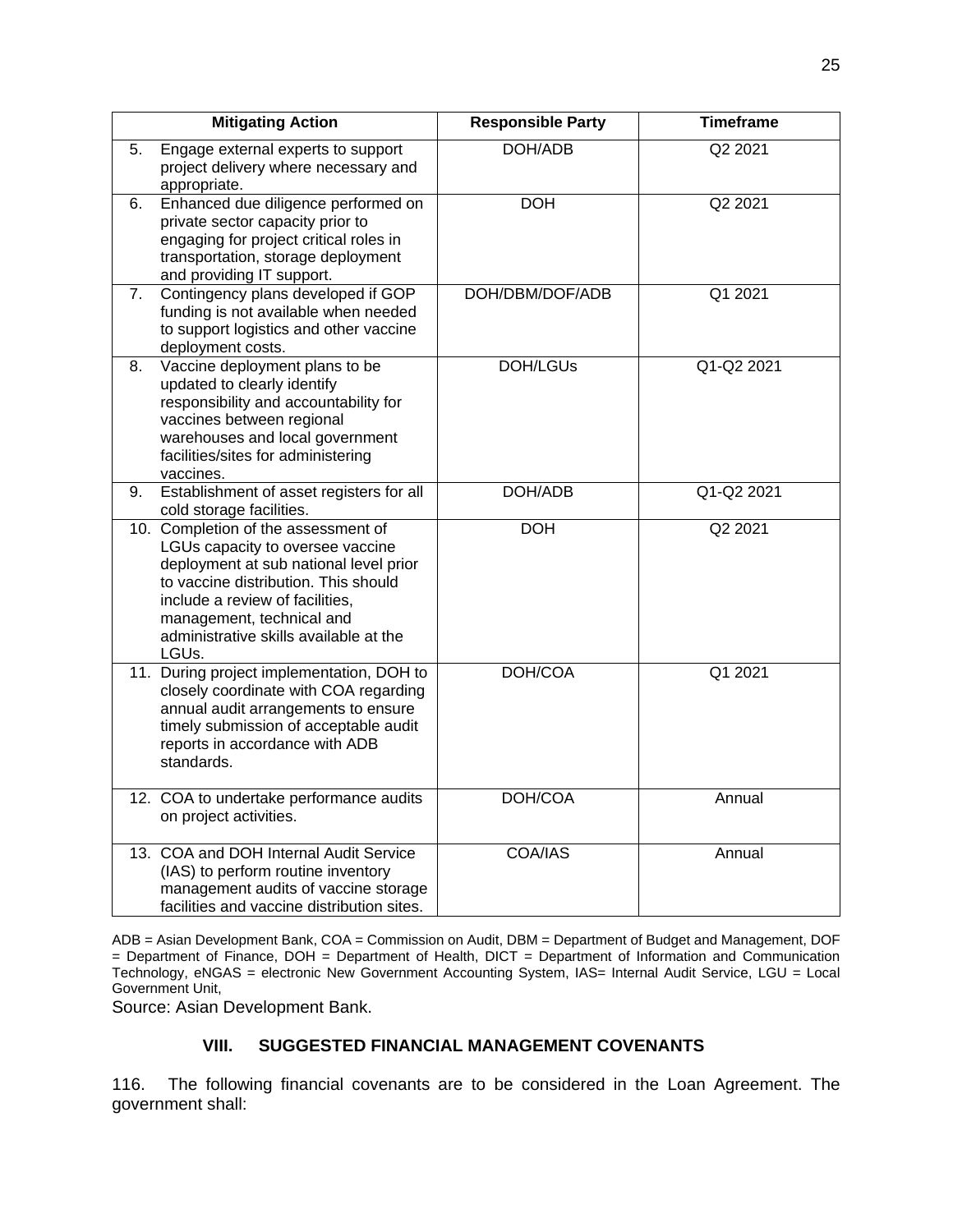- (i) maintain separate accounts and records for the Project;
- (ii) prepare annual project financial statements in accordance with accounting principles acceptable to ADB;
- (iii) cause such project financial statements audited annually by independent auditors acceptable to ADB, in accordance with international standards for auditing or national equivalent acceptable to ADB;
- (iv) cause the auditors to prepare audit report, and a management letter; and
- (v) furnish to ADB, no later than 6 months after the end of each FY, copies of such audited project financial statements, audit report, and management letter; and
- (vi) conduct of special audit focusing on governance, transparency, and accountability at the end of the project.

#### **IX. CONCLUSION**

117. The assessment indicates that with several risk mitigation measures in place, the implementing agency's FMS is acceptable for the proposed project. Disbursement and documentation of the funds will be carried out by the DOH using the procedures for Direct Payment.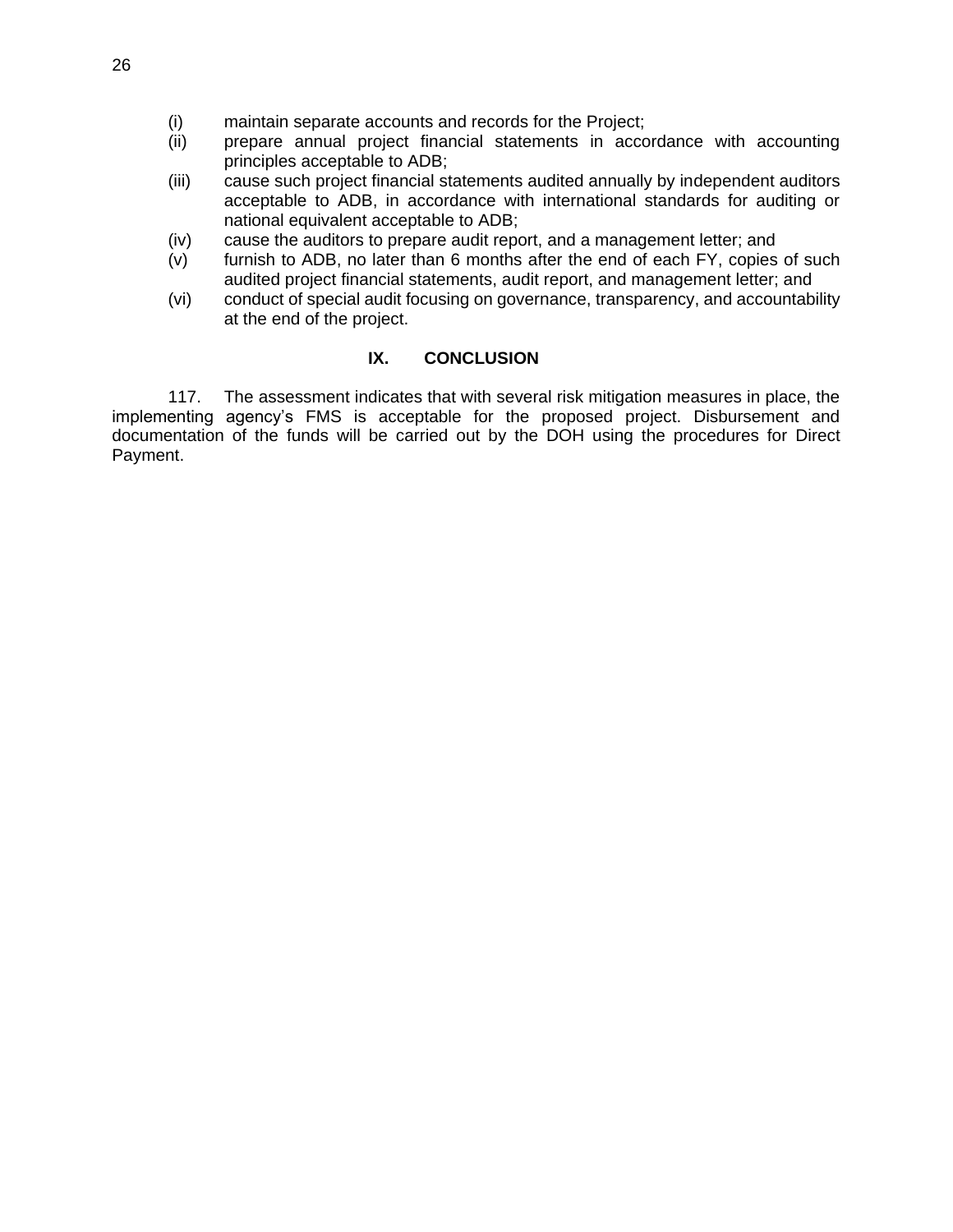#### **ANNEX 1: INTERNAL CONTROL QUESTIONNAIRE**

#### **Internal Control Questionnaire – COVID-19 Vaccines Project: Second HEAL COVID-19 Project Assessment completed by: Consultant.**

| <b>Topic</b>                                                                                                                                                          | <b>Response</b>                                                                                                                                                                                                                                                                                                                                                                                                                                                       |
|-----------------------------------------------------------------------------------------------------------------------------------------------------------------------|-----------------------------------------------------------------------------------------------------------------------------------------------------------------------------------------------------------------------------------------------------------------------------------------------------------------------------------------------------------------------------------------------------------------------------------------------------------------------|
| 9.0 Ordering, transportation, storage, distribution,<br>and disposal of Covid-19 vaccines                                                                             |                                                                                                                                                                                                                                                                                                                                                                                                                                                                       |
| 9.1 Ordering vaccines                                                                                                                                                 |                                                                                                                                                                                                                                                                                                                                                                                                                                                                       |
| • How does the country plan to procure the vaccine, It is expected that the vaccine will be procured<br>centrally or on a regional basis?                             | centrally by the Department of Finance (DOF)<br>and not the Department of Health (DOH). It<br>appears as though DOF will pursue advance<br>purchase contracts with the four main vaccine<br>providers (Pfizer, Moderna, AstraZeneca and<br>Novavax) as well as pursuing the option to<br>procure some vaccines through the global<br>COVAX facility managed by the WHO.                                                                                               |
| • If procurement is central, how will regions place its Details not available.<br>order or get its allocation of the vaccines?                                        |                                                                                                                                                                                                                                                                                                                                                                                                                                                                       |
| • Have authorized personnel been identified from each Details not available.<br>region for placing orders?                                                            |                                                                                                                                                                                                                                                                                                                                                                                                                                                                       |
| • What details/information must be provided from the Details not available.<br>region when placing an order?                                                          |                                                                                                                                                                                                                                                                                                                                                                                                                                                                       |
| • Is there a clear demarcation of responsibility on when Details not available.<br>the central level hands the process over to the<br>region?                         |                                                                                                                                                                                                                                                                                                                                                                                                                                                                       |
| 9.2 Vaccine transportation                                                                                                                                            |                                                                                                                                                                                                                                                                                                                                                                                                                                                                       |
| • Does DOH have a plan for transporting the vaccine It is being proposed that a Third Party Provider<br>to the region and division level?                             | will be engaged to take charge of the receipt,<br>storage and distribution of vaccines. Storage will<br>depend on the temperature requirement for<br>different vaccines. Further the third party provider<br>will also cover reversed logistics and<br>management of health waste.<br>No assessment has been performed on third<br>party provider capacity as details on volume,<br>type, and locations where vaccines will be<br>distributed has not been completed. |
| • What means of transportation will be used and is No analysis completed.<br>there appropriate refrigeration capacity on planes,<br>ships and road transport if used? |                                                                                                                                                                                                                                                                                                                                                                                                                                                                       |
| How will the vaccines be transported locally?                                                                                                                         | It is assumed that third party providers will have<br>capacity although it is unknown until more details<br>on type, volume and location of vaccine<br>distribution is known.                                                                                                                                                                                                                                                                                         |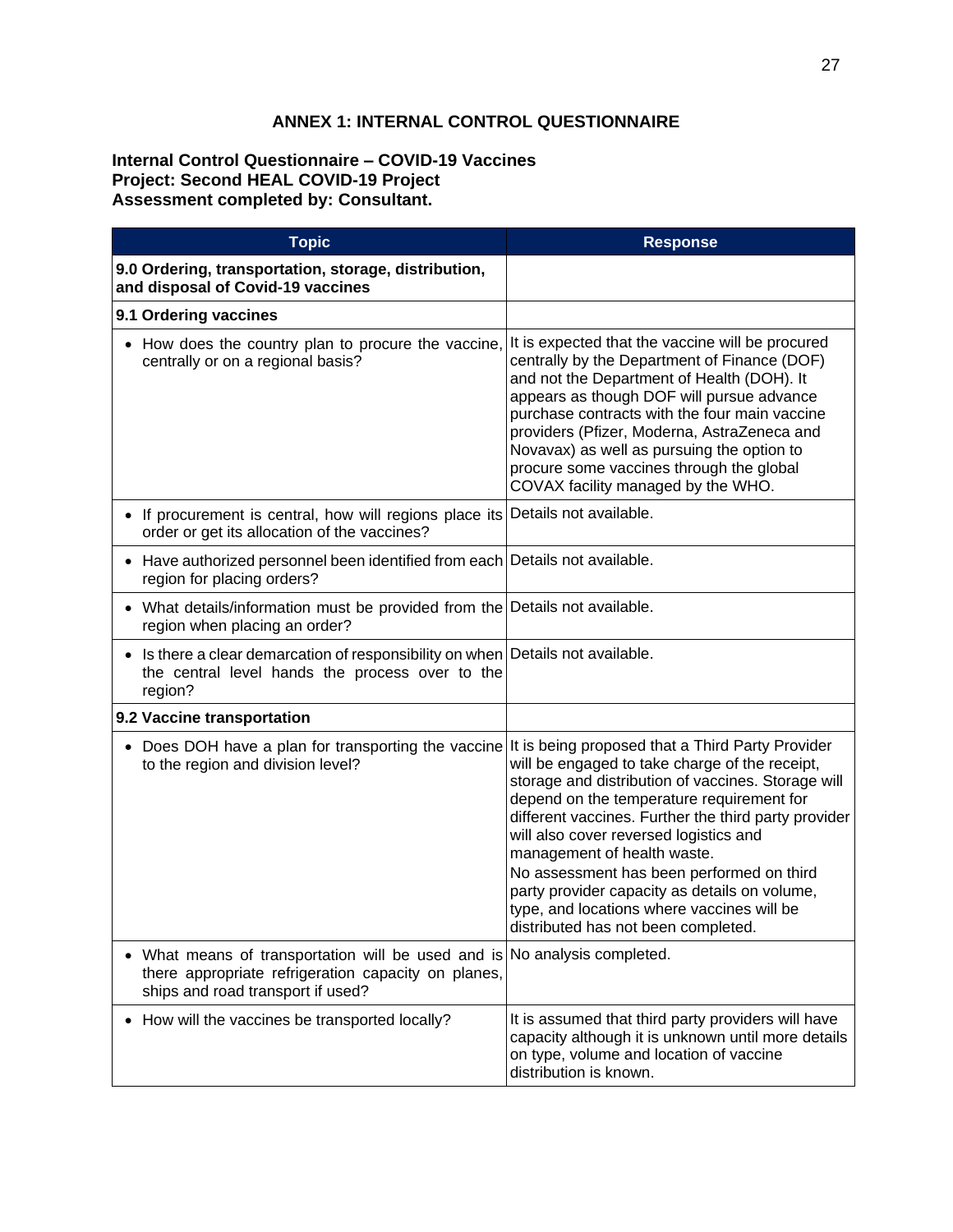| <b>Topic</b>                                                                                                                                                                                                                                                                                                                              | <b>Response</b>                                                                                                                                                                                                                                                                  |
|-------------------------------------------------------------------------------------------------------------------------------------------------------------------------------------------------------------------------------------------------------------------------------------------------------------------------------------------|----------------------------------------------------------------------------------------------------------------------------------------------------------------------------------------------------------------------------------------------------------------------------------|
| Are there any divisions / locations where refrigerated Detailed planning not yet performed.<br>transportation will not be possible - if yes, what<br>measures will be taken for those areas?                                                                                                                                              |                                                                                                                                                                                                                                                                                  |
| What are the security measures in place to ensure The Philippines National Police and the Armed<br>that the vaccines are properly transported from the Forces of the Philippines will form part of the<br>port of entry, to the storage locations, to the local logistics team that will take charge of the security<br>government units? | of the vaccines.                                                                                                                                                                                                                                                                 |
| 9.3 Receipt of vaccines                                                                                                                                                                                                                                                                                                                   |                                                                                                                                                                                                                                                                                  |
| divisions<br>Do<br>regions<br>have<br>and<br>a<br>process/procedure for checking vaccines prior to the private sector provider will take responsibility<br>approving receipt?                                                                                                                                                             | clear No clear response provided. It is assumed that<br>receipt.                                                                                                                                                                                                                 |
| Do staff check vaccines against the order for No clear response provided.<br>discrepancies and leakage or damage<br>before<br>accepting them?                                                                                                                                                                                             |                                                                                                                                                                                                                                                                                  |
| Are vaccines recorded on an inventory sheet / stock It is assumed that vaccine suppliers and the third<br>management sheet upon receipt?                                                                                                                                                                                                  | party providers will provide a system for tracking<br>vaccine usage.                                                                                                                                                                                                             |
| • Is the inventory management system manual or It is assumed that the vaccine tracking system<br>electronic?                                                                                                                                                                                                                              | provided by vaccine suppliers and third party<br>providers will be electronic.                                                                                                                                                                                                   |
| • How often is the inventory management system   Information not provided.<br>updated?                                                                                                                                                                                                                                                    |                                                                                                                                                                                                                                                                                  |
| • Does the inventory management system keep track It is assumed that vaccine suppliers and the third<br>of orders, running totals, expiry dates and wastage?                                                                                                                                                                              | party providers will provide a system for tracking<br>vaccine usage. It is unknown if the tracking<br>system can be used to manage vaccine<br>inventory.                                                                                                                         |
| 9.4 Storage of Vaccines                                                                                                                                                                                                                                                                                                                   |                                                                                                                                                                                                                                                                                  |
| Do written vaccine storage procedures exist for No information provided.<br>refrigerated vaccines?                                                                                                                                                                                                                                        |                                                                                                                                                                                                                                                                                  |
| What is vaccine refrigerated storage capacity at No information provided. It is being proposed that<br>DOH?                                                                                                                                                                                                                               | the third party provider will be responsible for<br>vaccine storage. No capacity assessment has<br>been made of third party storage facilities as the<br>volume and type of vaccine to be procured is still<br>unknown. Each vaccine will have specific storage<br>requirements. |
| • What is the number, type, and capacity of vaccine Information not provided or is unknown at this<br>refrigerators?                                                                                                                                                                                                                      | time.                                                                                                                                                                                                                                                                            |
| • Are vaccine refrigerators identified with unique Information not provided or is unknown at this<br>identifying numbers and located in secure locked time.<br>buildings?                                                                                                                                                                 |                                                                                                                                                                                                                                                                                  |
| Are vaccine refrigerators stored in a suitable location Information not provided or is unknown at this<br>away from direct sunlight?                                                                                                                                                                                                      | time.                                                                                                                                                                                                                                                                            |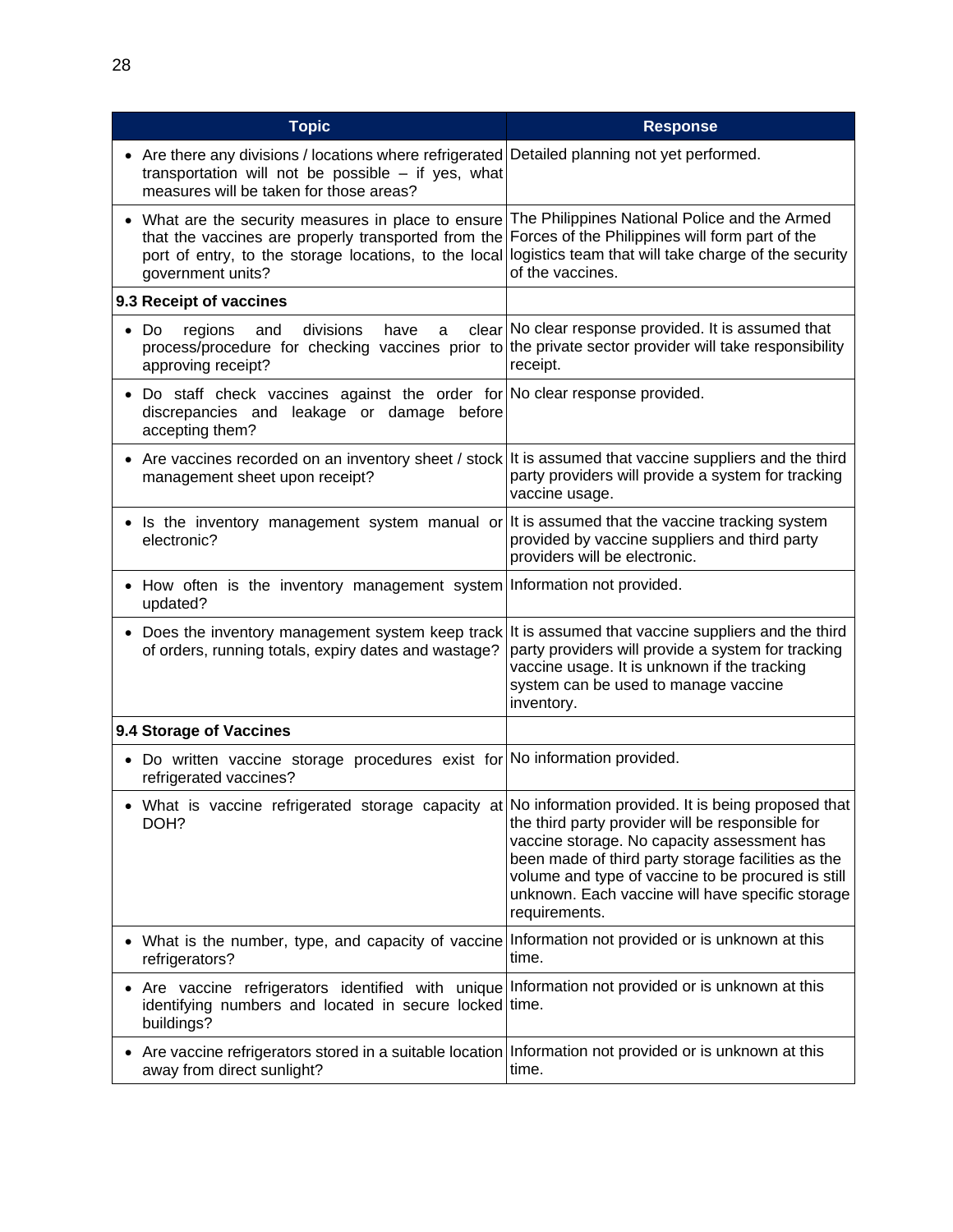| <b>Topic</b>                                                                                                                                                                                                                                                                    | <b>Response</b>                                                                             |
|---------------------------------------------------------------------------------------------------------------------------------------------------------------------------------------------------------------------------------------------------------------------------------|---------------------------------------------------------------------------------------------|
| • Are vaccine refrigerators wired with switchless<br>sockets to avoid them being switched off accidently?                                                                                                                                                                       | Information not provided or is unknown at this<br>time.                                     |
| What steps have been taken to reduce the probability<br>of accidental interruption of electricity supply?                                                                                                                                                                       | Information not provided or is unknown at this<br>time.                                     |
| refrigerators<br>with<br>Are<br>vaccine<br>fitted<br>thermometers?                                                                                                                                                                                                              | digital Information not provided or is unknown at this<br>time.                             |
| Are refrigerator thermometers regularly checked?                                                                                                                                                                                                                                | Information not provided or is unknown at this<br>time.                                     |
| How are vaccines transported when taken out of the<br>vaccine refrigerator?                                                                                                                                                                                                     | Information not provided or is unknown at this<br>time.                                     |
| How often are refrigerators maintained?                                                                                                                                                                                                                                         | Information not provided or is unknown at this<br>time.                                     |
| Are records kept of regular servicing, defrosting, and<br>cleaning, calibration, and electrical testing?                                                                                                                                                                        | Information not provided or is unknown at this<br>time.                                     |
| Are all maintenance actions recorded on a log sheet,<br>kept with the vaccine refrigerator?                                                                                                                                                                                     | Information not provided or is unknown at this<br>time.                                     |
| Are other substances stored in the refrigerator along<br>with vaccines?                                                                                                                                                                                                         | Information not provided or is unknown at this<br>time.                                     |
| Are vaccines stored in the original packaging,<br>retaining batch numbers and expiry dates?                                                                                                                                                                                     | Information not provided or is unknown at this<br>time.                                     |
| 9.5 Vaccine distribution and administration                                                                                                                                                                                                                                     |                                                                                             |
| What plans, processes and procedures are in place The specific details on how the vaccine will be<br>for administering the vaccine at regional and<br>divisional level including numbers of clinical and<br>clerical staff required as well as security personnel if<br>needed. | administered at various sites is yet to be<br>developed, however there are high level plans |
| Does DOH have a communication strategy / plan in No details provided.<br>place to keep the public well informed on how the<br>vaccine distribution will occur and<br>what self-<br>monitoring is required from the public?                                                      |                                                                                             |
| What is the process for verifying patient identification   DOH indicate that this is the responsibility of<br>prior to administering the vaccine?                                                                                                                               | Local Government Units.                                                                     |
| How will priority groups identified for vaccination No details provided.<br>register for receiving the vaccination?                                                                                                                                                             |                                                                                             |
| What information will be collected for those being No details provided.<br>vaccinated? How will the security of the data be<br>maintained?                                                                                                                                      |                                                                                             |
| How will records of those vaccinated be maintained No details provided.<br>e.g., manually, or electronically?                                                                                                                                                                   |                                                                                             |
| How will DOH ensure that those being vaccinated No details provided.<br>٠<br>receive the appropriate dosage of the same vaccine<br>if the recommended dosage is two or more vaccines<br>for that supplier.                                                                      |                                                                                             |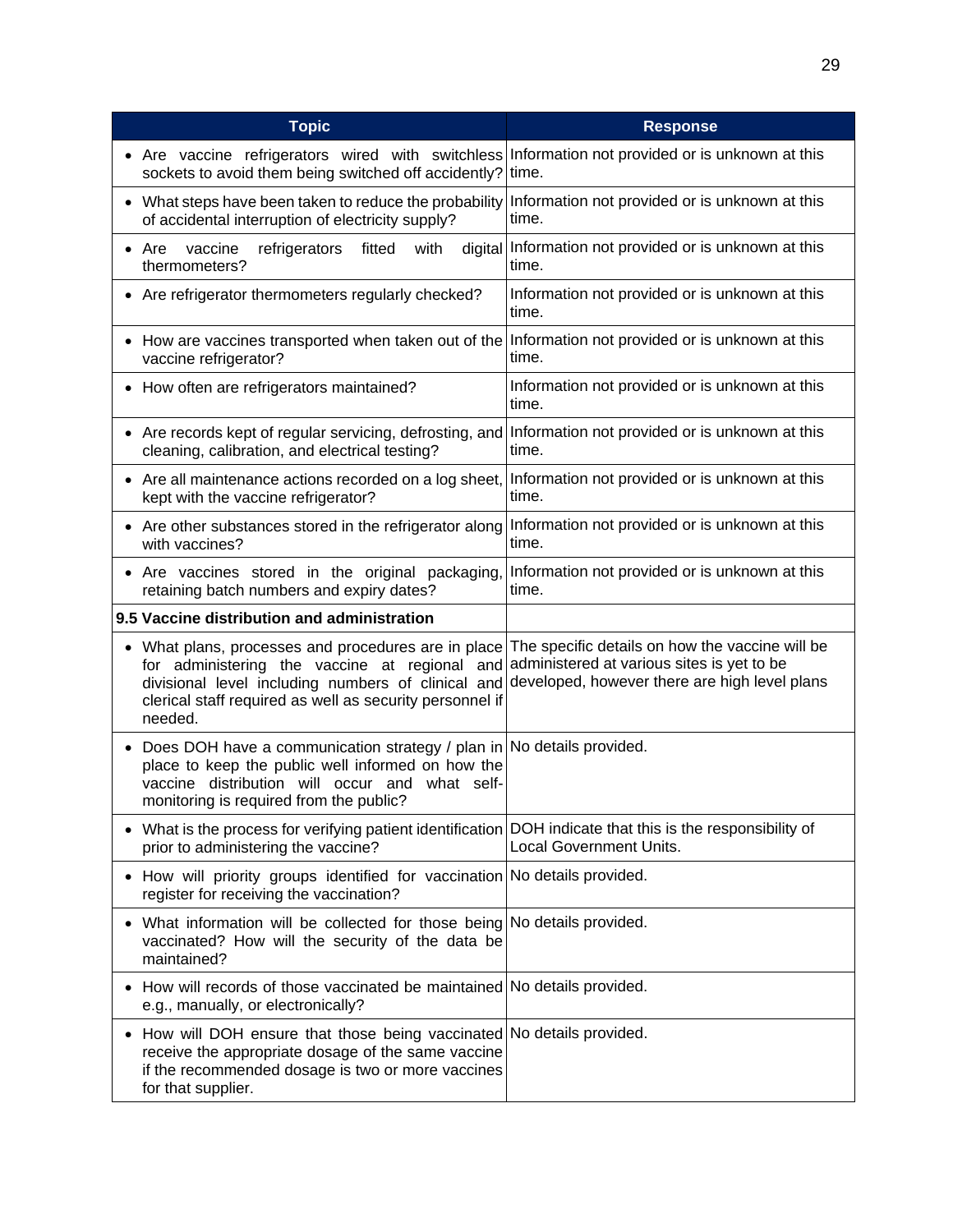| <b>Topic</b>                                                                                                                                                                                                                                                                                                                                                              | <b>Response</b>                                                                                                                                           |
|---------------------------------------------------------------------------------------------------------------------------------------------------------------------------------------------------------------------------------------------------------------------------------------------------------------------------------------------------------------------------|-----------------------------------------------------------------------------------------------------------------------------------------------------------|
| • What IT systems will be used to track/monitor Third party provider will provide this initially. As<br>vaccine usage, distribution as well as track the now DOH is in the process of procuring its own<br>number of patients vaccinated.                                                                                                                                 | system but it will not be available.                                                                                                                      |
| Is this a new system or an existing DOH system?                                                                                                                                                                                                                                                                                                                           | DOH is in the process of procuring a new<br>system, therefore the system used by the third<br>party provider will be used and is therefore new<br>to DOH. |
| Has the system been thoroughly tested to ensure No details provided.<br>security of data and appropriate functioning of<br>system?                                                                                                                                                                                                                                        |                                                                                                                                                           |
| Have system users been trained on software?                                                                                                                                                                                                                                                                                                                               | No details provided.                                                                                                                                      |
| How many system users are required for inputting<br>data?                                                                                                                                                                                                                                                                                                                 | No details provided.                                                                                                                                      |
| What reports does the IT system produce? How often No details provided.<br>are reports monitored?                                                                                                                                                                                                                                                                         |                                                                                                                                                           |
| What security arrangements are being proposed at Security being arranged in conjunction with the<br>$\bullet$<br>regional and divisional distribution sites to protect Philippines National Police and the Armed<br>vaccines from theft, to protect health officials from Forces of the Philippines.<br>abuse and also to ensure large crowds are effectively<br>managed? |                                                                                                                                                           |
| What arrangements are in place to ensure No details provided.<br>appropriate protocol on use and disposal of needles<br>and syringes to prevent cross contamination?                                                                                                                                                                                                      |                                                                                                                                                           |
| 9.6 Spoiled Vaccines                                                                                                                                                                                                                                                                                                                                                      |                                                                                                                                                           |
| • Do written procedures exist for dealing with vaccine No details provided.<br>spillage?                                                                                                                                                                                                                                                                                  |                                                                                                                                                           |
| Do written procedures exist for the disposal of No details provided.<br>$\bullet$<br>vaccines and the equipment used for vaccination<br>exist?                                                                                                                                                                                                                            |                                                                                                                                                           |